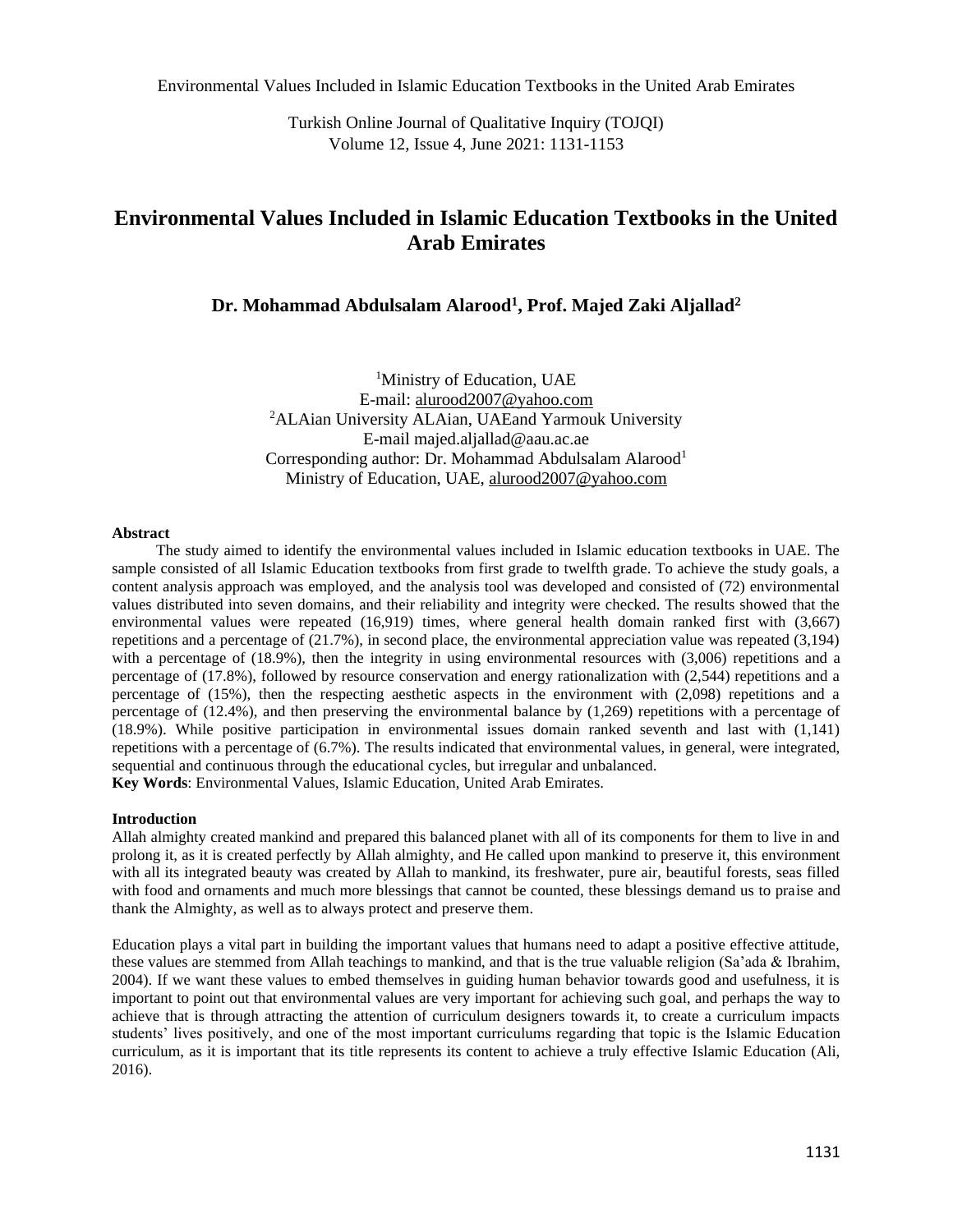The environment is not just the place where we live, but it is tangled and sequential rings that continue to expand to include the global environment. Each ring is based on the previous one, where humans being moving from their own personal environment to the family environment, passing through to the environment of education or work, until reaching the environment of the neighborhood in which they live, then the town in which they live, and so on until we finally reach the global environment of the whole world, which means it is vital for humans to understand that environment and their role in taking care of it. (Al-Jaban, 2000).

The concept of the environment refers to the earth, sky, mountains and all creatures that occupy them, relationships, influences, various phenomena, including mankind, and the motives and instincts surrounding them (Wahbi, 2004). Tarawnah (2015) defined it as the place where mankind lives and is influenced and affected by its living components, such as animals and plants, and non-living components, such as air, water and soil.

Due to the rapid development in various fields, environmental degradation is gradually expanding the circle of environmental problems. Despite the great attempts and efforts made to protect the environment, namely, the enactment of environmental legislation and policies, the best solution is to raise human beings that are fully aware of their role, and to transform them into social values that guide their behavior, which will eventually become part of the environment and responsible for it. This is what is called an environmental education that emphasizes the development of individuals' behavior in line with the importance of natural resources in their lives, by making them act with respect for laws, or by enacting legislation that is in the interest of both society and individuals (Kmona, 2009).

The United Arab Emirates has always been concerned with the preservation of the environment as a main priority, both at the level of individuals and groups. Especially that the environment is everything that surrounds humans including plants, animals, water, air and all nonliving components. It is important to mention that all of these components affect human lives directly and play a vital part their survival, therefore, preserving the environment with all its components is a crucial matter that shall not be taken lightly, because unbalancing any of its components will cause various negative effects for humans, also it could cause an unaccountable number of dangerous diseases and natural disasters that might leave the planet uninhabitable.

With the growing official and popular interest in the environment in the United Arab Emirates, and to ensure its genuine and firm commitment to environmental conservation and development efforts, the Governing Council of the Federal Authority for the Environment has recommended the allocation of a National Environment Day in the United Arab Emirates. Based on a memorandum from the Authority, the Council of Ministers, by its resolution No. 107/3 of 1997, approved the allocation of the 4<sup>th</sup> of February of each year as the National Day Environment in the country (Official Gazette, 2006).

It is necessary to refer to the award that bore the name of the great deceased "Zayed International Prize for the Environment", which was launched at the initiative of His Highness Sheikh Mohammed bin Rashid Al Maktoum, Vice President - Prime Minister - Ruler of Dubai in 1998, as an expression of the loyalty of the people of Emirates to their leader and the builder of their renaissance, and in appreciation of his tremendous efforts in all fields, especially the field of preserving and developing the environment. The award, which is considered the most important in terms of its value and purposes, aims to support and encourage outstanding environmental achievements in line with the insightful vision of the great deceased (Federal Environmental Authority, 2007).

Al-Rahamna (2016) emphasized the importance of environmental education for students; as it is a process of growth and continuity to gain environmental expertise represented in knowledge, facts, values, trends and environmental skills across the curriculum, with the purpose to discipline their environmental behavior, and solve the environmental problems facing them. In the same approach, Ajaj (2008) defined environmental education as a method to give an individual the values to develop the skills necessary to understand and appreciate the relationships they have with their culture as well as natural and vital environment, also to develop a law for environmental behavior.

Since there is no particular environmental education curriculum in many countries, the only way to achieve environmental education is to integrate it into other relevant curricula, such as social and national education, the science curriculum, the Islamic education curriculum, which is a foster environment for such education, and the optimal values it contains that should be instilled and developed in students, especially since those values are rooted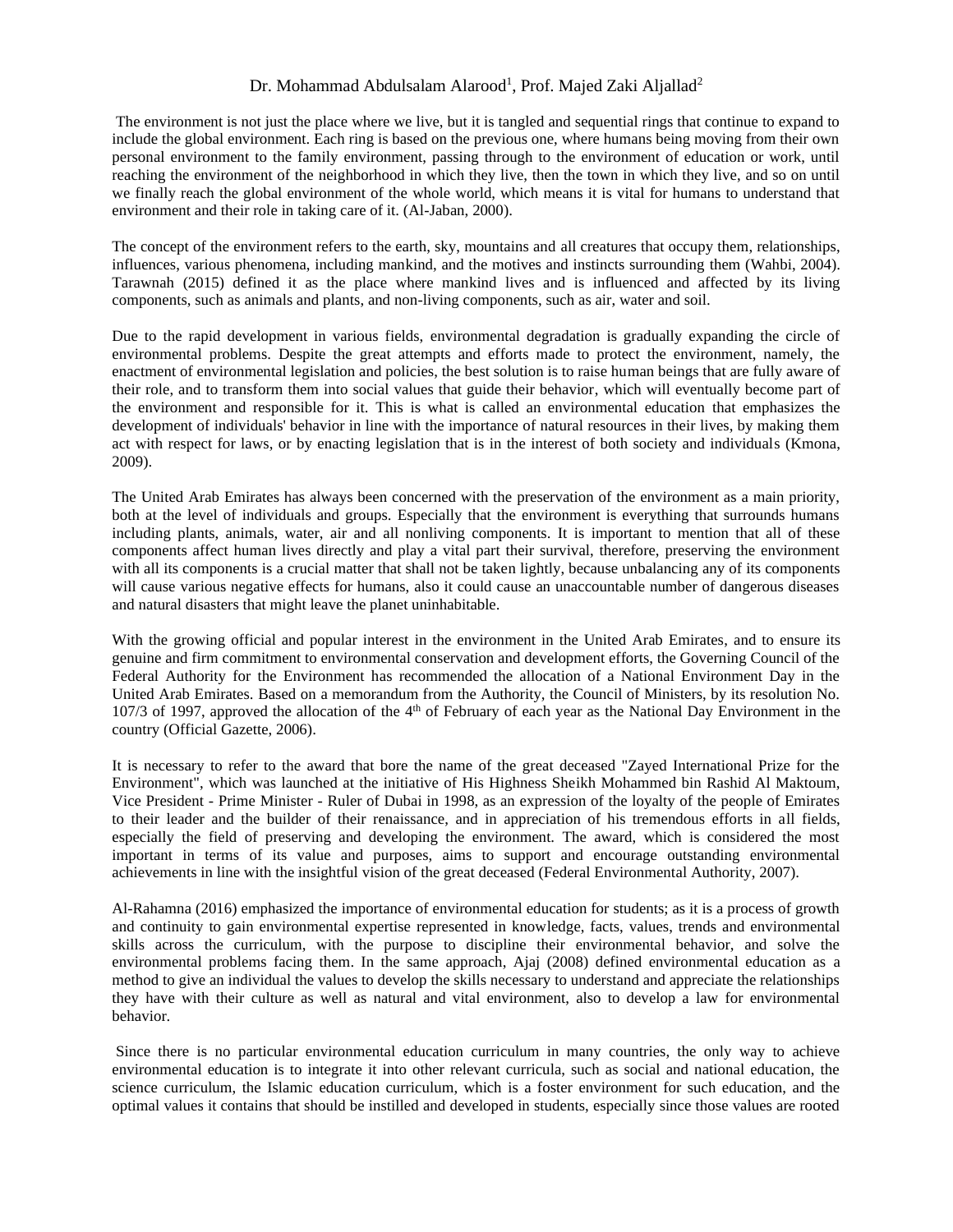in the Book of Allah Almighty and in the guidance of his Prophet. This is what the current study called for, emphasizing the close link between environmental education and Islamic education and values.

Values are a major subject and an important objective of education, and the view of values varies according to philosophical and intellectual perspectives (Zaher, 1984). Thus the concept of values also differs from some other concepts, such as behavioral needs and activities, goals and trends, because values are fundamental standards or measures of what every human being holds in life, as they are desirable ultimate ends, characterized by small numbers, consistent and its predominantly collective status (Ash'awan, 1997).

The concept of values, in general, indicates that they are the guide to individuals and groups behavior (Al-Adwan and Atalafha, 2011). While from the Islamic perspective, they are normative provisions based on the Islamic religion, aimed at directing human behavior towards the environment in order to achieve succession and prosperity of the Earth (Remal, 1991).

Al-Jalad (2013) states that values continue to exist in human life, and are linked to personality, perceptions and beliefs, which vary in different cultures. The value of the family, for example, is different for a Muslim than for Westerner. The basis of Muslim culture is the faith of Islam. The provisions of Islam represent the values that the Muslim believes in and applies, thus instilling reliance on mental persuasion that depends on clarification of evidence.

Based on the aforementioned, there is an urgent need to analyze the educational curricula in order to reveal the environmental values contained within them, in particular the Islamic Education Curriculum. Hence the current study aimed at identifying the system of environmental values contained in Islamic Education books in the United Arab Emirates.

### **The Study Problem:**

The environment is the nurturing place in which the individual grows up, and should be cared for and preserved, because it is a benefit to all humans, but it is unfortunate that the scientific progress that the world is witnessing has not prevented humans from violating the environment and disrupting its balance, despite having many conferences related to environment, which focused in their recommendations on the great interest in environmental education (Halawa, 2005).

Through witnessing and observing the many attacks on the environment, its facilities and components, the indiscriminate dumping of waste, the noise and inconvenience that do not respect the freedom of others, and the fact that most students do not take care of the cleanliness of their school yards, class rooms and seating spaces, as well as the increasing suffocating traffic. All of which have been depleting resources and polluting the air, as well as contributing to vast increase in the aesthetic, social, economic and other environmental problems.

On the other hand, there have been several studies (Shadafat and Anajra, 2018; Al-Adwan and Atalafha, 2011; Al-Manaseer and Shahada, 2020) indicated that the environmental values contained in the educational curricula were not systematic or balanced, and that many of these values were missing from some of the established curricula (Ghorbui, 2015). Hence the current study aimed at identifying the system of environmental values contained in Islamic education books in the United Arab Emirates. Specifically, the study attempted to answer the following questions:

1. What system of environmental values should be included in Islamic Education books?

2. What environmental values are contained in the Islamic Education books in the United Arab Emirates?

3. How sequential and consistent are the environmental values contained in Islamic Education books in the United Arab Emirates?

# **The Study Objectives:**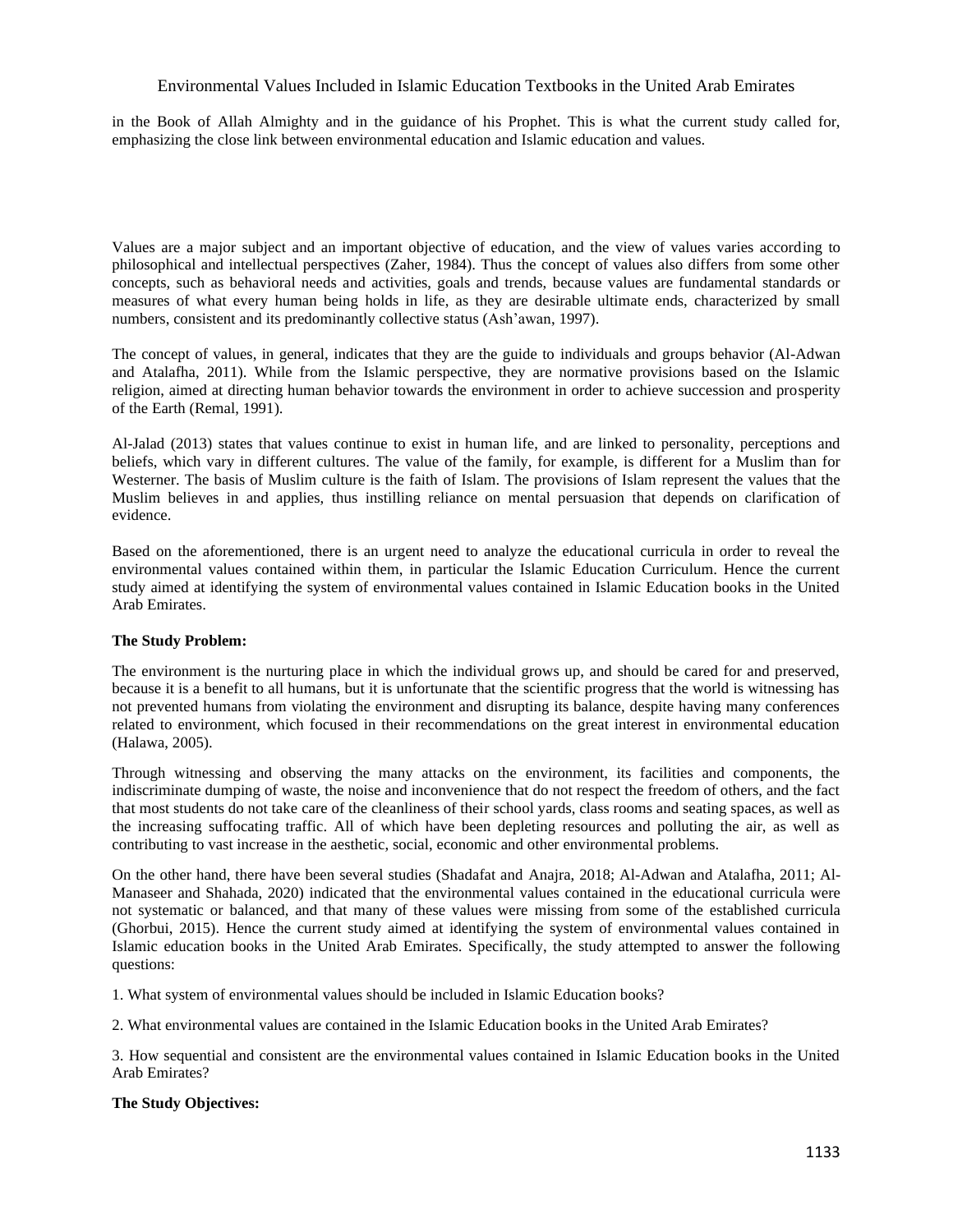The current study aimed to define the system of environmental values contained in Islamic Education books in the United Arab Emirates.

### **The Study Importance:**

The study importance is represented in the followings:

1. This study is one of few studies - within the knowledge limits of the researcher – concerned with this topic in the United Arab Emirates. This study is conducted in hope to enrich the UAE's research library in the field of environmental values.

2. To highlight the strengths and weaknesses regarding the availability of environmental values contained in Islamic Education books in the United Arab Emirates;

3. It is hoped that this study will assist Islamic Education curriculum experts in identifying the system of environmental values that should be taken into account when planning and developing Islamic Education curricula.

4. It is hoped that this study will benefit teachers from results in teaching Islamic Education books in order to identify and emphasize the environmental values contained therein and to learn what values are not included to focus on them.

5. It is hoped that the study will benefit scholars and researchers particularly from its results and tools for future studies conducted on other curricula in this field.

### **Study Terminology and Procedural Definitions:**

• Environmental Values: criteria for the guiding individuals and groups towards caring for the environment (Abu Jahjouh, 1999). And it is procedurally defined in this study as a list of indicators (analysis categories) of environmental values available in the Islamic Education books which are contained in the analytical tool for fields of: (resources conservation and energy rationalization, preservation of environmental balance, active participation in environmental issues, integrity in the use of environmental resources, respect for aesthetic aspects in the environment, general health, and environmental appreciation).

• Islamic Education Books: books set by the Ministry of Education of the United Arab Emirates, to be taught in educational institutions for the 2020/2021 academic year, and for all grades from 1st grade to 12th grade.

### **Study Limitations:**

The results of the current study are determined as follows:

- Time limits: This study took place during the second semester of the 2020/2021 academic year.
- Spatial limits: This study was conducted in the United Arab Emirates.

- Objective limits: The subject of the study is limited to the knowledge of the system of environmental values contained in Islamic Education books in the United Arab Emirates; thus the results of this study are determined by the data collection tool in terms of fields of environmental values (resource conservation and energy rationalization, conservation of environmental balance, active participation in environmental issues, integrity in the use of environmental resources, respect for aesthetic aspects in the environment, general health, and environmental appreciation), and their indications of integrity and reliability.

#### **Method and Procedures**

### **The Study Approach:**

The content analysis method was employed, which represents an extractive approach that focuses on each one of the related educational phenomena - in this study on a (paragraph) level - was used as it is written exactly in the established books, to examine and study it, and to reveal its aspects by enumerating its repetitions and areas of focus. This is due to the relevance of this curriculum to the nature of the study and its objectives.

### **Study Population and Sample:**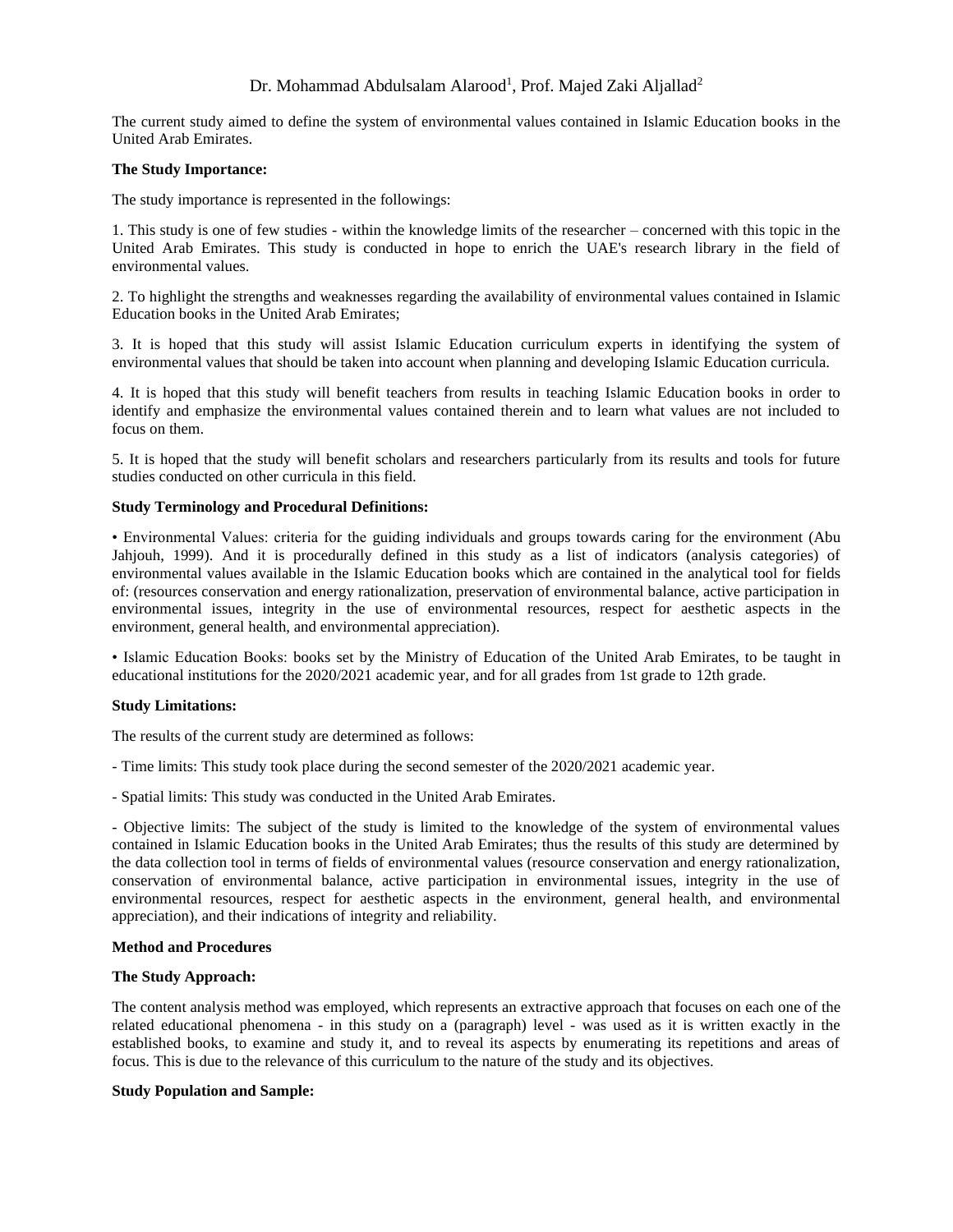The study population consists of all Islamic Education books from the first grade to the twelfth grade in the United Arab Emirates, the approved curriculum of the Ministry of Education in government schools, which is decided to be taught during the 2020/2021 academic year, and its number is (12) books, and each book consists It consists of three parts spread over the three semesters. The researcher considered the study population to be the same as the study sample with all that is included in the content of Islamic Education in the subject of the study, and what the chapters and units contain of Quranic texts, hadiths, the Prophet's biography, the values of Islam, the interpretation, the Islamic provisions, and all its questions and activities.

### **The Study Tool:**

After considering the educational literature and previous studies relevant to the subject of the present study (Al-Adwan and Talfha, 2011; Anajra, 2018; Al-Manaseer and Shahada, 2020), and the Islamic Education Books mentioned in the study, the General Framework for Islamic Education Standards (2017) and the Islamic Education Curriculum Document (2012), the researcher developed a content analysis tool consisting of 78 values that formed the contents of environmental values, and were distributed among seven main fields of environmental values and considered categories of analysis, distributed among the 10 areas of environmental values as follows: resource conservation and energy rationalization (12 values), preservation of environmental balance (14 values), positive participation in environmental issues (9 values), integrity in the use of environmental resources (11 values), respect for aesthetic aspects in the environment (10 values), general health (13 values) and environmental appreciation (9 values).

### **The Study Tool Integrity:**

In order to verify the indications of the content analysis tool, the initial form was presented to a group of arbitrators from university professors specialized in curricula and teaching, to ascertain the relevance of the sub-values of each classification to the main field to which they belong. They were asked to express their opinion as to whether or not the value was appropriate and if it requires any modifications as they considered appropriate. In the light of the opinions of the arbitrators, the articulation of some values has been modified, in addition to deleting (6) values, three of which were from the area of preserving environmental balance, and one value from each field as follows: (resource conservation and energy rationalization, integrity in the use of environmental resources and general health). Thus, the final content analysis tool included 72 values, spread across the seven environmental values fields as follows: resource conservation and energy rationalization (11 values), preserving environmental balance (11 values), positive participation in environmental issues (9 values), integrity in the use of environmental sources (10 values), respect for aesthetic aspects in the environment (10 values), general health (12 values) and environmental appreciation (9 values).

### **Content Analysis Procedure:**

The present study (paragraph) has been adopted as a unit for analysis, counting and registration. The analysis procedure has been carried out in accordance with the following steps: A record of the related paragraphs in the books mentioned in the study, whereby the researcher considered the book in its three parts in each class to be a single book. Creating analysis cards, each card contains background information on the analyzed book, the title of the lesson, the number of paragraphs, and each lesson has a number of entries same as the number of categories of analysis for each sentence. Then reading carefully the paragraphs in each of the Islamic Education books in the study. Then dividing the paragraphs in these books according to the analysis units of the environmental values, taking into account explicit environmental values through the main and sub-headings, and implicit values that are inferred through context. Then giving one repetition for each paragraph in its classification as adopted by the study for each of its questions. Finally, the results obtained from the analysis of each of the study's questions are reflected in iterative tables, and then discussed in the light of the study's questions.

### **Analysis Reliability:**

Content analysis reliability has been verified using two methods as follows:

**A. Analysis Stability over time:** The researcher analyzed the content of a random sample of the paragraphs in the books in the study, according to the analytical criteria contained in the analysis tool, and re-analyzed again one month after the first analysis, then calculated the reliability factor using Cooper's equation, which states: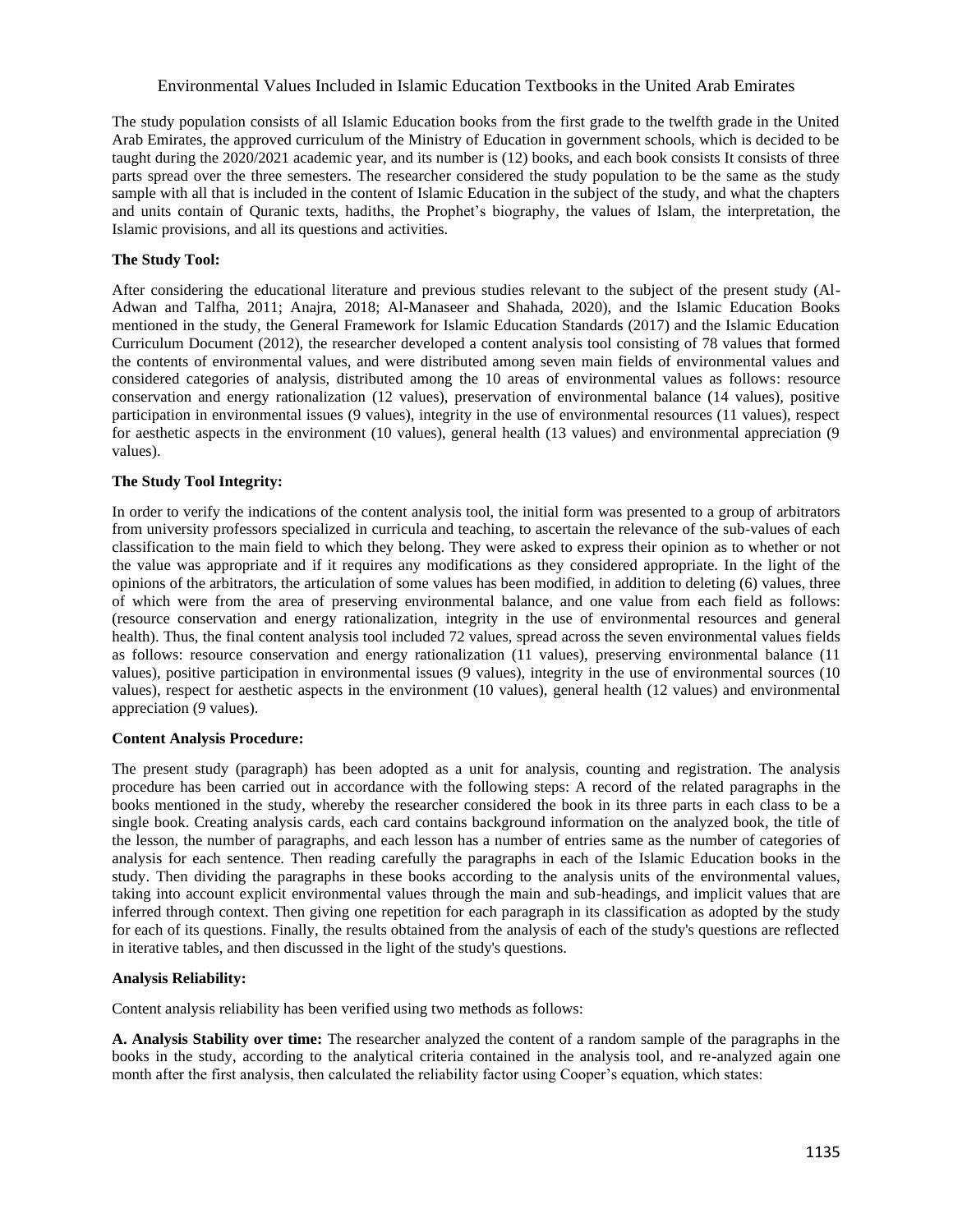Reliability coefficient  $=$ Number of points of agreement  $\overline{\text{Number of points of agreement + Number of points of difference}}$ 

Where (300) sentences were analyzed in the units of the study, the number of points of agreement reached (278) points, and the number of points of difference was (12) points; thus the stability factor was (0.93). These values are considered acceptable for the purposes of the study according to Odeh (2010).

**B. Analysis Stability and Reliability across different people:** The researcher and another colleague analyzed a random sample of 200 paragraphs of the books in the study, after training the colleague to use the aforementioned criteria of analysis. Then calculate the compatibility ratio between the two analysts using the Cooper equation. There were 174 points of agreement and 26 points of difference; thus, the reliability coefficient was 0.87. These values are accepted for study purposes according to Odeh (2010).

### **The Study Procedures:**

In order to answer the study's questions, the researcher used the paragraph content analysis of the Islamic Education Books in the United Arab Emirates, in accordance with the following steps: identifying the problem of the study and its questions through educational literature and previous studies. Identifying the study population and sample from the books in the study, and then obtaining a letter of task facilitation from the Ministry of Education. Then prepare the analytical tool based on the classifications of environmental values, and verifying the integrity and reliability of its indications. Then, the details of the paragraphs in the books in the study are drawn up and analyzed in a precise and objective manner. Finally, the data has been entered into the computer and processed by appropriate statistical methods, conclusions have been drawn, study questions have been answered, discussed and interpreted, and recommendations and proposals made in the light of the findings.

### **Relevant Studies:**

There have been several studies on the environmental section of the educational curricula. Al-Manaseer and Shahada (2010) conducted a study that aimed to identify the availability of environmental values in the Islamic Education Books in higher primary education level in Jordan. The study sample consisted of all pages of the Islamic Education Books for the ninth and tenth grades. The study used the analytical descriptive approach. The results of the study showed that the ninth and tenth grades Islamic Education books included (49) environmental values repeated (1,117) times, environmental values associated with human care ranked first with a frequency of (795) times, with a percentage of (71.17%), followed by environmental values associated with taking care of the Earth with a frequency of (204) times and a percentage of (18.26%), then the environmental values associated with aesthetics were repeated (88) times with a percentage of (9.31%). The environmental values associated with taking care of water and air ranked fourth and last with a repeat of (30) times, and a percentage of (2.69%). The distribution of environmental values in both books has also been shown to be unbalanced.

Anajra study (2018) aimed to explore environmental values listed in the Science Book of Jordan's Fifth Grade. The researcher analyzed the content of the science book using a special classification as a content analysis tool. The results showed that the number of values in the aforementioned textbook was (24), which were repeated (371) times, where the value of rationalizing the values of consumer behavior towards environmental resources ranked first, preserving the environment values ranked second, health values ranked third, and environmental values of aesthetics ranked fourth. The results also indicated that the values in the science textbook were not well-structured in the domains of environmental values.

Al-Shdeifat and Anajara (2018) conducted a study that sought to uncover the values included in the e-book of Earth and Environmental Sciences for the tenth grade of primary education in Jordan. The two researchers analyzed the content of the mentioned book using a content analysis study tool. The results showed that the total environmental values included in the book amounted to (34) values that were repeated (190) times. The results showed that the field of environmental values ranked first, the field of scientific values ranked second, the field of economic values ranked third, the field of social values ranked fourth, the field of national values ranked fifth, and the field of religious values ranked sixth. The results also indicated that the values were disorganized and unbalanced.

Parker study (2017) aimed at identifying religious environmental values in the Indonesian school curriculum, how it deals with the human environment, and the impact of economic factors in discovering and predicting environmental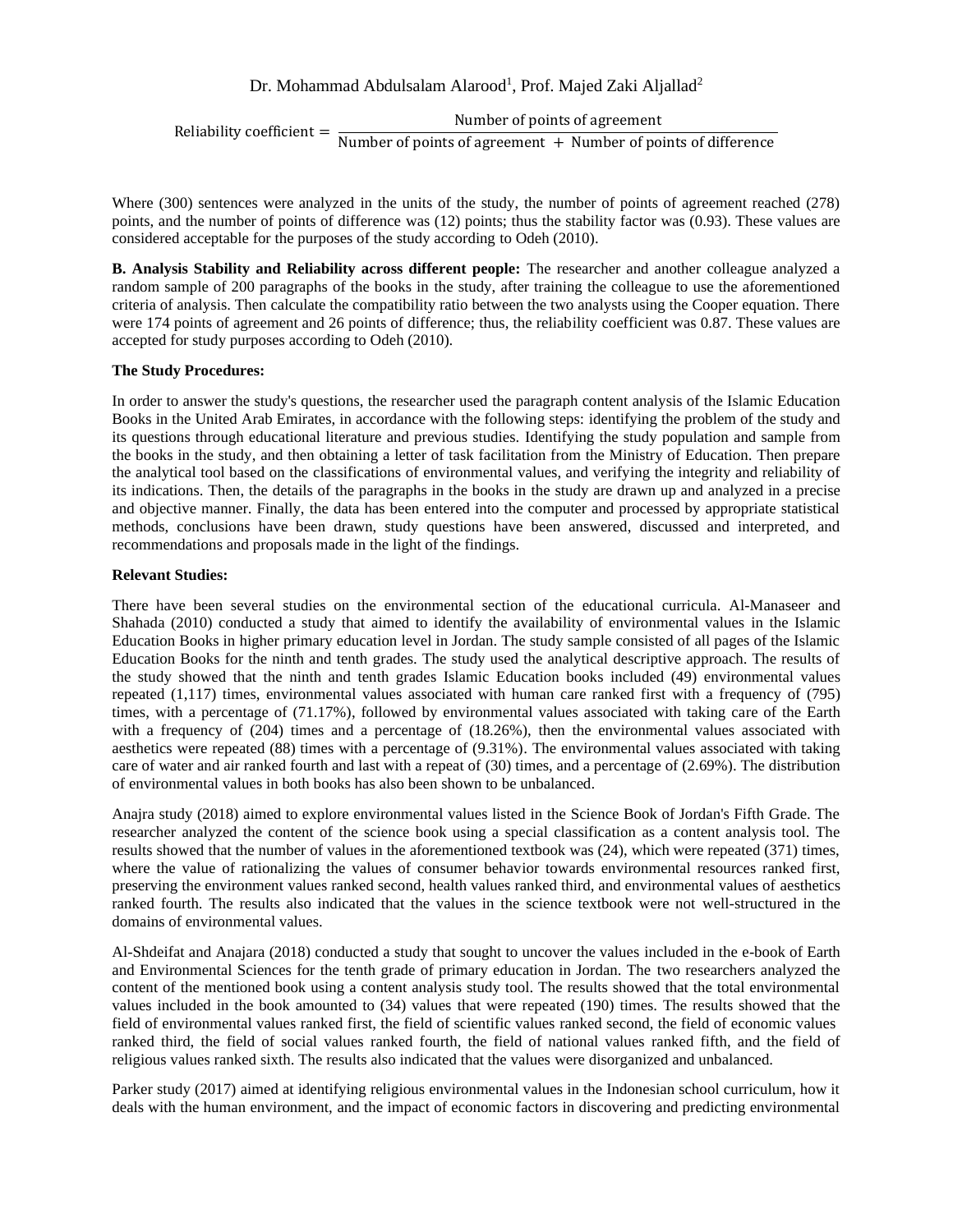values. The results showed that there are many environmental values in the books included in the study, and there is no relationship between economic development and the respect for the environment.

Al-Gharabawi study (2015) sought to identify the scientific and environmental values included in chemistry textbooks for the middle stage in Iraq. Where the researcher prepared a tool for analyzing the scientific and environmental values by following the descriptive approach, which consisted of ten scientific values and six environmental values. The results showed that the total number of scientific values included in the books were (38), repeated (858) times, while the total number of environmental values were (32) values, which were repeated (407) times. The results related to environmental values showed that aesthetic values ranked first, with a frequency of (198) times, and a percentage of (48.6%). This was followed by protecting the environment from pollution (86 times) and (21.2%), then protecting natural resources with (65) times and (16.0%). And then hygiene and general health with (58) repetitions and percentage of (14.2%), and the chemistry textbooks neglected other environmental values (protection of natural diversity and environmental desertification).

Al-Tuwaijri study (2015) aimed to analyze the content of books of Hadith and Islamic culture at the secondary stage in light of the requirements of environmental awareness, and adopted the descriptive analytical method as a qualitative research method, where an analysis tool was prepared to analyze the contents of the books in question in light of the requirements of environmental awareness. The results showed that the content of the books were poor and very limited with regards to these requirements, or in terms of repetitions, furthermore, the content was missing many paragraphs that represent great importance as requirements for environmental awareness.

Al-Sakhi's study (2011) aimed to uncover the concepts of environmental education included in Islamic education textbooks for the elementary stage in the Kingdom of Bahrain. The study sample consisted of all six books of Islamic education for the elementary level. The content analysis methodology was applied to these books using a special analysis tool. The results showed that the total number of paragraphs in which the concepts of environmental education were mentioned was (445) paragraphs, with a percentage of (20.34%), and that most of these concepts were related to the field of environmental ethics, as they were mentioned in (192) paragraphs, with a percentage of (43.15%). Most of the environmental concepts were included in the content of the paragraphs in these books, which were (364) concepts, with a percentage of (81.8%). The results showed that the most important books in which environmental education concepts are mentioned is the fourth grade textbook (106) concepts, and the least of which is the first elementary grade book (43) concepts only.

Al-Adwan and Talafha (2011) conducted a study aimed at revealing the most important environmental values included in the social and national education textbooks for the lower primary education stage in Jordan, by analyzing their content, a list of the most important environmental values was prepared, consisting of (33) values distributed in five fields. The results showed that the availability of environmental values in the social and national education books for the first and second grades was more than in the social and national education textbook for the third grade, where the field of protecting the environment from pollution came first. The results also indicated that there is a congruence between the distribution of environmental values in the social and national education books included in the study, also the three books complement each other's with regards to the inclusion of environmental values.

Al-Muhtaseb study (2010) aimed to know the extent of dealing with environmental aspects in the tenth grade health and environmental sciences curriculum in Palestine. The sample consisted of (60) male and female teachers, who filled a questionnaire to find out their opinions about the curriculum. The results showed that the curriculum contained a high percentage of the main environmental aspects, and covered most of the aspects included in the analysis list, but without depth and details. The results also indicated that most of the environmental aspects were mentioned in the Statements at a rate of (34.89%) of the total occurrences, followed by the Questions at a rate of (21.1%), and the least being mentioned in the Headlines by (2.4%).

Al-Khadi and Samara study (2009) aimed to research environmental values from an Islamic perspective, and to learn the implications of these values by tracing the evidence in the Holy Qur'an and the Sunnah of the Prophet. The descriptive analytical approach was used to derive the most important indications that are related to environmental values from the perspective of Islam, and the two researchers focused on Islam's interest in the environment in terms of the Qur'an and Sunnah's connotations of (balance and moderation in the universe), preservation of the environment values, and aesthetic values in the environment. The study concluded that the three environmental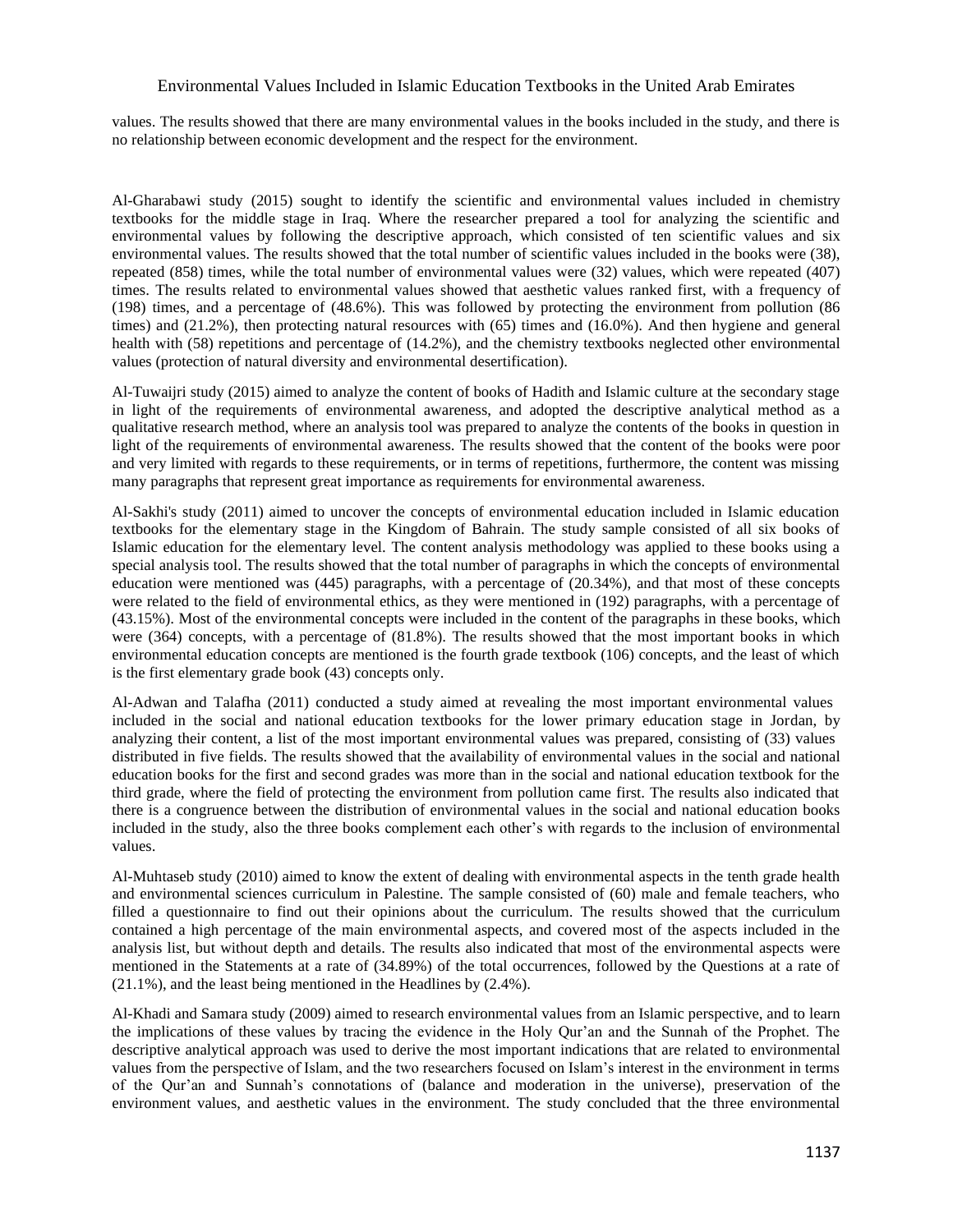values are rooted in the nature of mankind, and that Islamic education seeks to develop them in Muslims in different ways, according to the type and nature of these values.

It is noticed through the review of previous studies that they included various scientific and humanitarian fields, also they included a variety of samples that included the elementary, primary and secondary grades, and thus they varied in their objectives, as some of them aimed to know the degree of availability of environmental values included in the books of Islamic education for the higher primary stage (Manasir and Shehadeh, 2020), and some others aimed to reveal the values included in the e-book of Earth and Environmental Sciences for the tenth grade of primary education (Al-Shdifat and Anajarah 2018), and to reveal the most important environmental values included in the Social and National Education books for the stage of primary education (Al-Adwan and Talafha, 2011). Another study aimed to explore the environmental values included in the Science book for the fifth grade (Anajara, 2015), as well as to learn about the scientific and environmental values included in the chemistry textbooks for the middle stage (Al-Gharabawi, 2015), and to uncover the concepts of environmental education included in the Islamic Education textbooks (Al-Sakhi, 2011). While another aimed at identifying religious environmental values in the Indonesian school curriculum, and the impact of economic factors on the discovery and prediction of environmental values (Parker, 2017).

It is also noticed the rarity of studies that dealt with environmental values in Islamic Education curricula, and their absence from the research field in the UAE, within the limits of the researcher's knowledge. Therefore, this study comes to distinguish itself from previous studies in its goal of identifying the environmental values included in Islamic Education books in the United Arab Emirates.

There is no doubt that this study has benefited from previous studies, including: preparation of the study tool, selection of methodology, as well as the use of previous studies to discuss and interpret results.

### **Study Results and Discussion**

### **The results related to the first question, which states: "What system of environmental values should be included in Islamic Education books?"**

To answer the first question, a review of educational literature and previous studies related to the topic of environmental values was carried out (Al-Jarab'a, 2018; Al-Khadi and Samara, 2009; Al-Rifai, 2012; Al-Sakhi, 2011; Al-Sawafi, 2002; Al-Adwan and Talafha, 2011; Anajara, 2018; Al-Mutairi, 2009. ; Al-Manaseer and Shehadeh, 2020; Mahra, 2013; Hindi and Al-Ghwairi, 2008), Islamic education curricula in the United Arab Emirates, in addition to the Islamic education curriculum document (2012), and the general framework for the Islamic education curriculum (2017), where a set of values were defined which constitute the contents of environmental values that should be included in Islamic education textbooks. These values have been classified in different ways, according to the nature and purposes of the previous studies. The researcher decided to classify them into seven main fields of environmental values, as shown in Table (1).

# **Table (1) The Environmental Values that should be included in the Islamic Education textbooks in the Cycle Two**

| Field                                                            | <b>Number</b>  | <b>Environmental Values</b>                                    |
|------------------------------------------------------------------|----------------|----------------------------------------------------------------|
| Conservation of<br>resources and<br>rationalization of<br>energy |                | Preserving the integrity of the atmosphere                     |
|                                                                  | $\overline{2}$ | Preserving the cleanliness of water resources                  |
|                                                                  | 3              | Preserving the care of plant resources                         |
|                                                                  | 4              | Preserving the care of animal resources                        |
|                                                                  |                | Conservation in the use of metallic and non-metallic resources |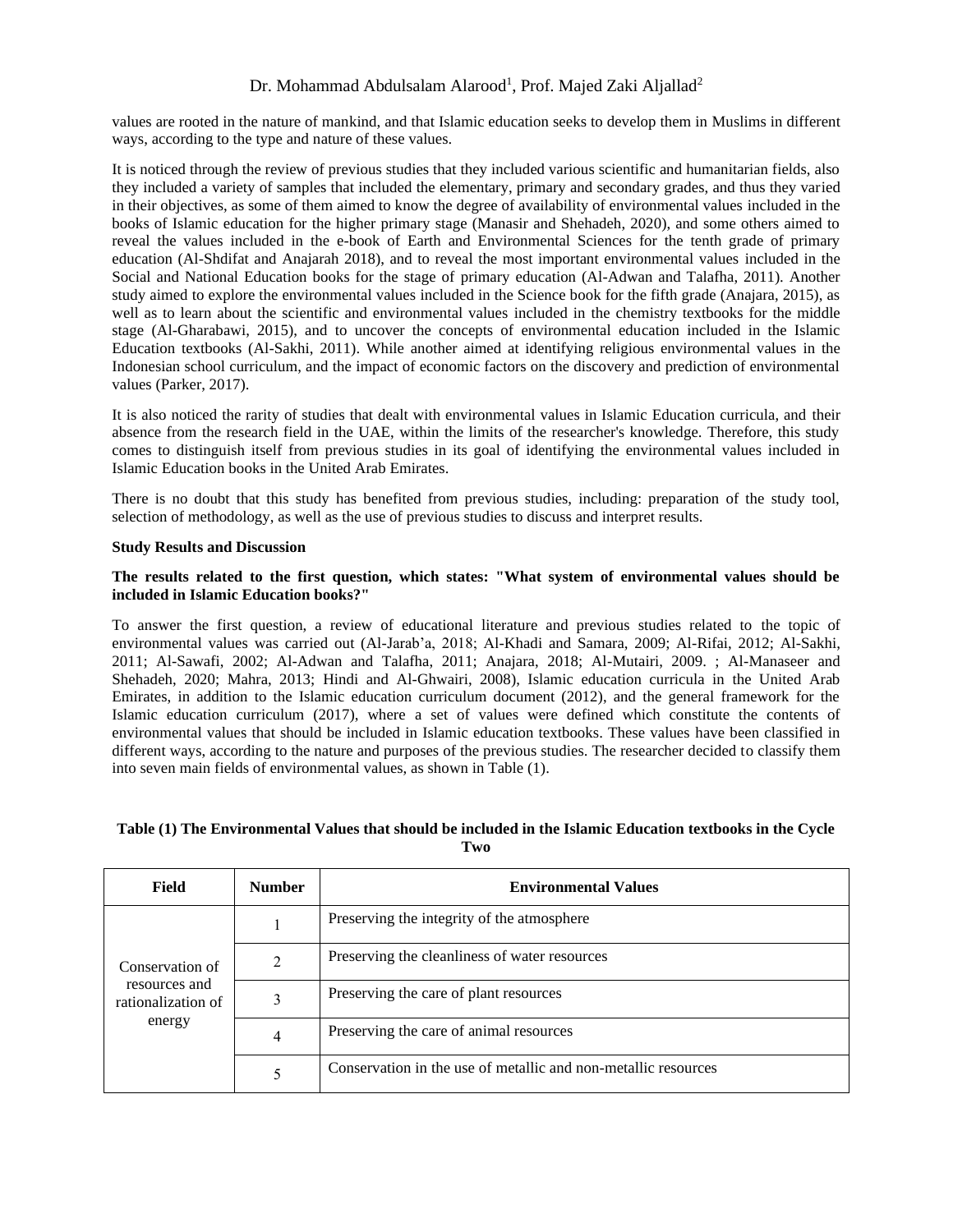|                                   | 6              | Achieving environmental calm                                                                                                                                               |
|-----------------------------------|----------------|----------------------------------------------------------------------------------------------------------------------------------------------------------------------------|
|                                   | 7              | Commitment to moderation and not to consume in an extravagant and<br>exaggerated manner                                                                                    |
|                                   | 8              | Moderation in the use of water and electricity                                                                                                                             |
|                                   | 9              | Installation of devices that work to conserve energy of various types                                                                                                      |
|                                   | 10             | Using energy-saving and environmentally friendly hybrid cars                                                                                                               |
|                                   | 11             | Inviting others to pay attention to saving energy and not to waste it                                                                                                      |
|                                   | 12             | Using of solar heaters for water heating purposes                                                                                                                          |
| Preserving the<br>Environmental   | 1              | Promoting material recycling                                                                                                                                               |
| balance                           | $\overline{2}$ | Taking advantage of renewable energy in the environment (wind, waterfalls, solar<br>energy) as alternative resources instead of non-renewable energy (petroleum,<br>coal). |
|                                   | 3              | Water refining and its utilization for agricultural purposes                                                                                                               |
|                                   | 4              | Collecting rainwater in household wells to benefit from it                                                                                                                 |
|                                   | 5              | Reliance on public transportation for transportation                                                                                                                       |
|                                   | 6              | Appreciating the importance of the ecological balance for the lives of creatures                                                                                           |
|                                   | $\tau$         | <b>Fighting Desertification</b>                                                                                                                                            |
|                                   | 8              | Preserving natural reserves                                                                                                                                                |
|                                   | 9              | Banning poaching                                                                                                                                                           |
|                                   | 10             | Banning overgrazing                                                                                                                                                        |
|                                   | 11             | Belief that Allah Almighty created everything with divine preordainment                                                                                                    |
|                                   | 12             | Appreciating the importance of the ecological balance for the lives of creatures                                                                                           |
|                                   | 13             | Sensing the danger of using non-renewable energy                                                                                                                           |
|                                   | 14             | Ensuring prosperity of Earth in all fields (agriculture, housing, industry, )                                                                                              |
| Positive                          | $\mathbf{1}$   | The importance of family planning in treating population problems                                                                                                          |
| participation in<br>environmental | $\sqrt{2}$     | Contributing to the spread of environmental awareness among individuals                                                                                                    |
| issues                            | 3              | Participating in voluntary and charitable work to serve the environment                                                                                                    |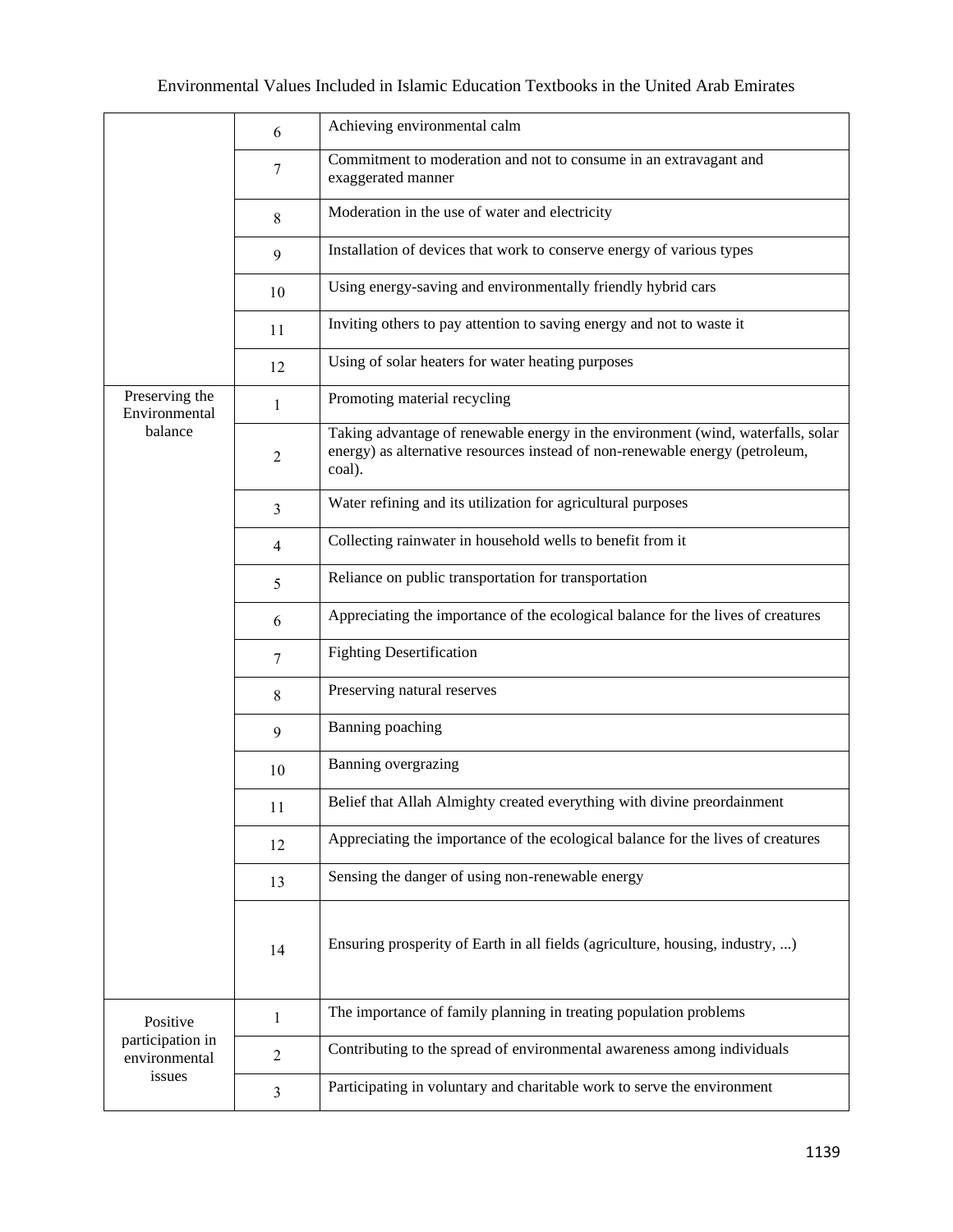|                                                              | 4              | Participating in activities and events that aim to protect the environment from<br>pollution        |
|--------------------------------------------------------------|----------------|-----------------------------------------------------------------------------------------------------|
|                                                              | 5              | Realizing that humans are an integral part of the environment that affects and is<br>affected by it |
|                                                              | 6              | Respecting efforts to preserve the environment from industrial pollution                            |
|                                                              | 7              | Respecting the principle of cooperation in order to preserve the environment                        |
|                                                              | 8              | Appreciating the role of institutions working in the field of the environment                       |
|                                                              | 9              | Taking initiative to propose solutions to environmental problems                                    |
|                                                              | 1              | Commitment to honesty and integrity in work                                                         |
|                                                              | $\overline{2}$ | Taking responsibility                                                                               |
|                                                              | 3              | Preservation of rights and duties                                                                   |
|                                                              | 4              | Respecting the principle of public ownership to environmental resources                             |
| Integrity in the                                             | 5              | Respecting the laws and legislations related to the environment                                     |
| use of<br>environmental                                      | 6              | Realizing the principle of human succession to Earth                                                |
| resources                                                    | 7              | Sensing the keenness of Islam to preserving the environment                                         |
|                                                              | 8              | Emphasizing the importance of the homeland in our lives                                             |
|                                                              | 9              | Protecting your homeland from enemies                                                               |
|                                                              | 10             | The ugliness of betraying the homeland and the citizen                                              |
|                                                              | 11             | Animal welfare                                                                                      |
|                                                              | 1              | Sensing the beauty of the Creator                                                                   |
|                                                              | 2              | Sensing the beauty of creatures                                                                     |
|                                                              | 3              | Contemplating the beauty of nature                                                                  |
| Respecting the<br>aesthetic aspects<br>in the<br>environment | 4              | Promoting planting trees in roads, public squares, and houses' entrances                            |
|                                                              | 5              | Raising awareness of the dangers of harmful waste accumulation in roads or<br>public squares        |
|                                                              | 6              | Advocating against misusing walls, writing on them, and distorting their<br>appearance.             |
|                                                              | 7              | Enhancing the aesthetic sense of people                                                             |
|                                                              | $8\,$          | Taking adornments when going to perform Prayers                                                     |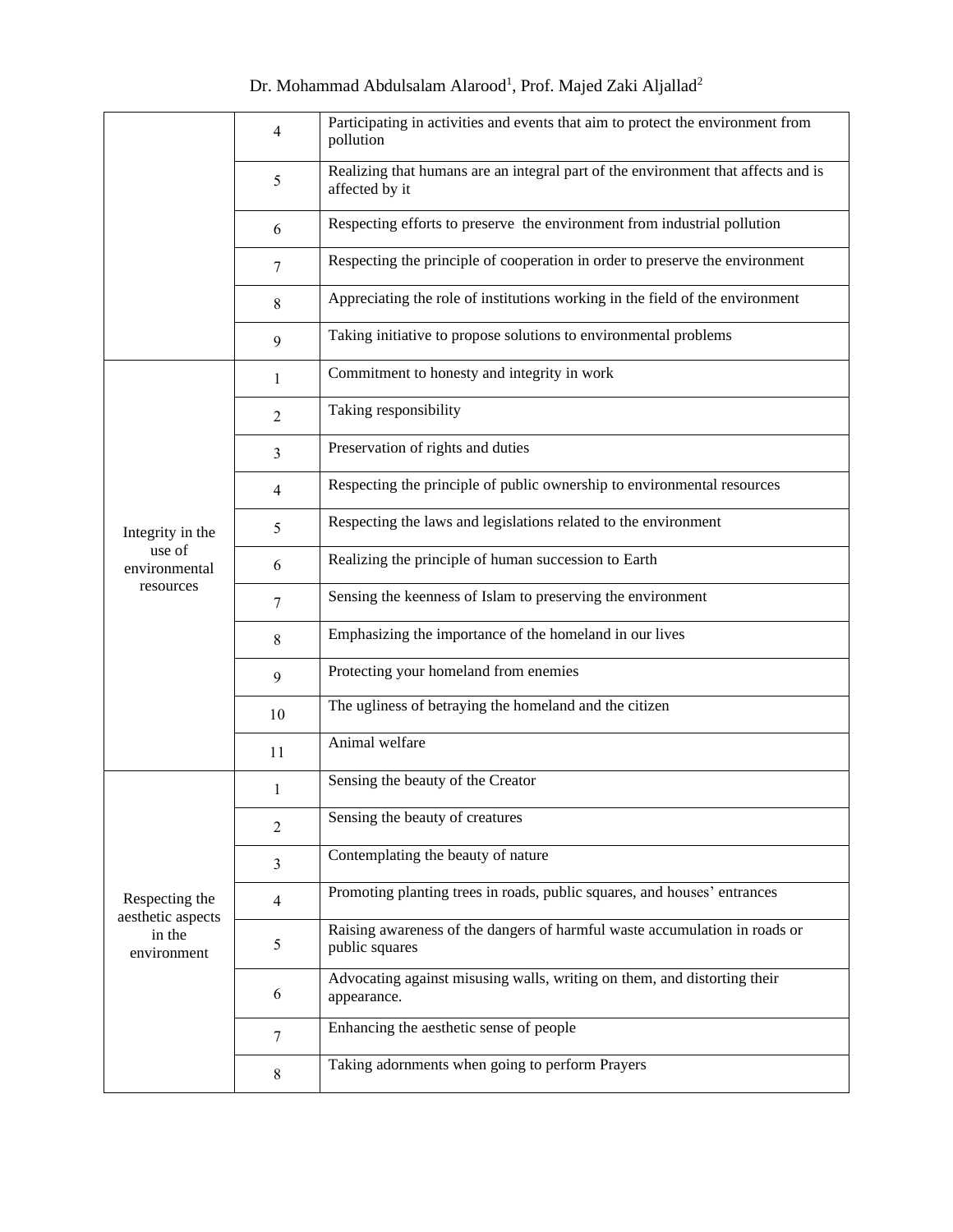|                       | 9              | Ensuring the cleanliness of places of worship and educational institutions                                |
|-----------------------|----------------|-----------------------------------------------------------------------------------------------------------|
|                       | 10             | Ensuring the cleanliness of beaches                                                                       |
|                       | 1              | Maintaining personal hygiene                                                                              |
|                       | $\overline{2}$ | Realizing the importance of prevention and treatment                                                      |
|                       | 3              | Conducting regular maintenance to electrical installations                                                |
|                       | $\overline{4}$ | Reducing conflicts, disagreements and altercations among people                                           |
|                       | 5              | Preserving the individual's health from diseases and epidemics                                            |
|                       | 6              | Avoiding social habits that are not in line with health and safety guidelines                             |
| <b>General Health</b> | $\tau$         | Maintaining the cleanliness of the surrounding environment                                                |
|                       | $\,8\,$        | Removing anything harmful from the roads and pathways                                                     |
|                       | 9              | Prevention of noise pollution                                                                             |
|                       | 10             | Reducing soil, water and air pollution                                                                    |
|                       | 11             | Prevention of radioactive contamination                                                                   |
|                       | 12             | Protection from visual pollutants                                                                         |
|                       | 13             | Reducing chemical pollution                                                                               |
|                       | 1              | Sensing the greatness of the Creator in harnessing the environment to serve<br>people, animals and plants |
|                       | $\overline{2}$ | Appreciating the importance of living creatures that coexist with humans in the<br>environment            |
|                       | 3              | Appreciating the importance of the ecosystem for the lives of humans and<br>creatures                     |
| Environmental         | 4              | Sensing the role of scientists in improving and developing the environment                                |
| appreciation          | 5              | Adhering to the health rules and regulations in the environment                                           |
|                       | 6              | Respecting environmental professions                                                                      |
|                       | $\tau$         | Belief that Allah Almighty created everything with divine preordainment                                   |
|                       | 8              | Sensing the keenness of Islam towards preserving the environment                                          |
|                       | 9              | Contemplating the ecosystem to deepen belief in Allah                                                     |

Table 1 shows that there are (78) values that constitute the contents of environmental values to be included in Islamic Education books, which are as follows: resource conservation and energy rationalization (12 values),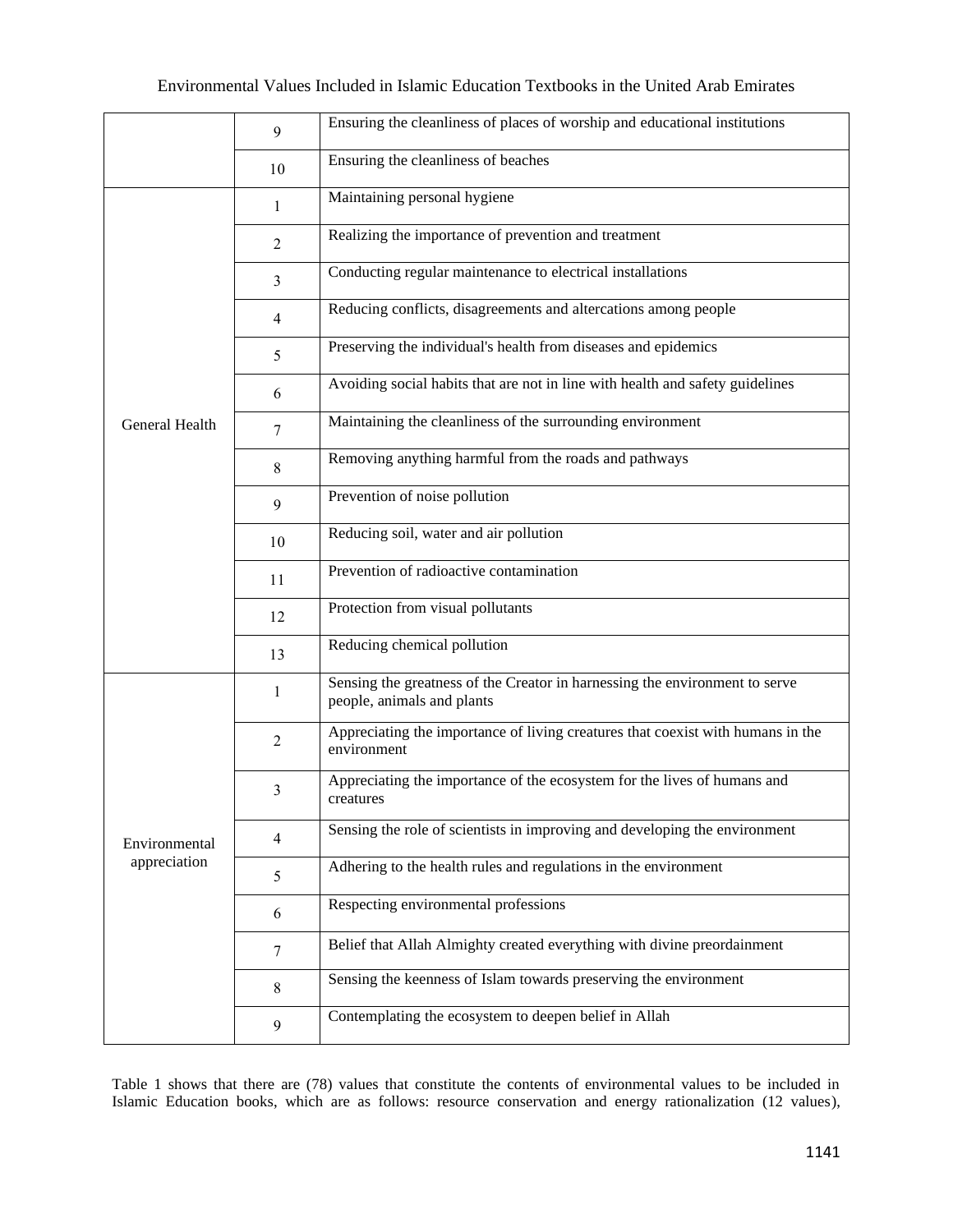preservation of environmental balance (14 values), positive participation in environmental issues (9 values), integrity in the use of environmental sources (11 values), respect for aesthetic aspects in the environment (10 values), general health (13 values) and environmental appreciation (9 values). These findings indicate a strong interest in environmental values by educators, decision makers, researchers, scholars, curriculum designers and textbooks writers, especially Islamic Education curriculum, Social and National Education curriculum and Science subjects in all its branches, and these fields are considered the most appropriate fields for incorporating environmental values. Especially in the absence of specific established curricula for teaching values in general, and environmental values in particular. Perhaps this attention is a document of the close relationship between mankind and the environment in which he lives, which Allah Almighty has defined in his saying: {Your Lord said to the angels: "I will place a successor in Earth"} (Al-Baqara: 30), as Allah favored mankind and made him a successor in Earth, acting with freewill.

This result was consistent with the results of various studies that indicated many environmental values are included in the school curricula and textbooks for all academic levels (Al-Tuwaijri, 2015; Al-Khadi and Samara, 2009; Al-Sakhi, 2011; Al-Shdeifat and Anajara, 2018; Al-Adwan and Talafha, 2011; Anajara, 2018; Al-Manaseer and Shehadeh, 2020; Mahri, 2013; Parker, 2017).

### **The Results related to the second question, which states: "What are the environmental values contained in Islamic Education books in United Arab Emirates?"**

To answer the second question of the study, the (Paragraph) has been adopted as an analysis unit. All Islamic education books in the United Arab Emirates have been analyzed according to seven fields related to environmental values: (Resource conservation and energy rationalization, preservation of environmental balance, active participation in environmental issues, integrity in the use of environmental resources, respect for aesthetic aspects of the environment, general health and environmental appreciation). Accordingly, 72 values were monitored, repeated 16,919 times. Table 2 shows the ranks, frequencies and percentages of the distribution of these values in Islamic Education books in the United Arab Emirates.

| Rank         | <b>Number</b>  | <b>Fields</b>                                              | <b>Frequencies</b> | <b>Percentages</b> |
|--------------|----------------|------------------------------------------------------------|--------------------|--------------------|
| 1            | 6              | General Health                                             | 3,667              | 21.7%              |
| $\mathbf{2}$ | 7              | Environmental appreciation                                 | 3,194              | 18.9%              |
| 3            | $\overline{4}$ | Integrity in the use of environmental resources            | 3,006              | 17.8%              |
| 4            | $\mathbf{I}$   | Conservation of resources and rationalization of<br>energy | 2,544              | 15%                |
| 5            | 5              | Respect for aesthetics in the environment                  | 2,098              | 12.4%              |
| 6            | $\overline{2}$ | Preserving the environmental balance                       | 1,269              | 7.5%               |
| 7            | 3              | Positive participation in environmental issues             | 1,141              | 6.7%               |
| <b>Total</b> |                |                                                            | 16,919             | 100%               |

### **Table (2) the ranks, frequencies, and percentages of the distribution of the fields of environmental values in the Islamic Education textbooks in the UAE**

Table (2) shows that the field of general health ranked first with a frequency of (3,667) and a percentage of (21.7%), followed by the field of environmental appreciation with (3194) repetitions and (18.9%), then the field of integrity in using environmental resources by (3,006) repetitions and (17.8%), followed by the field of resources conservation and energy rationalization by (2,544) repetitions and (15%), then the field of respecting aesthetic aspects in the environment by (2,098) repetitions and (12.4%), then the field of preserving the environmental balance by (1,269)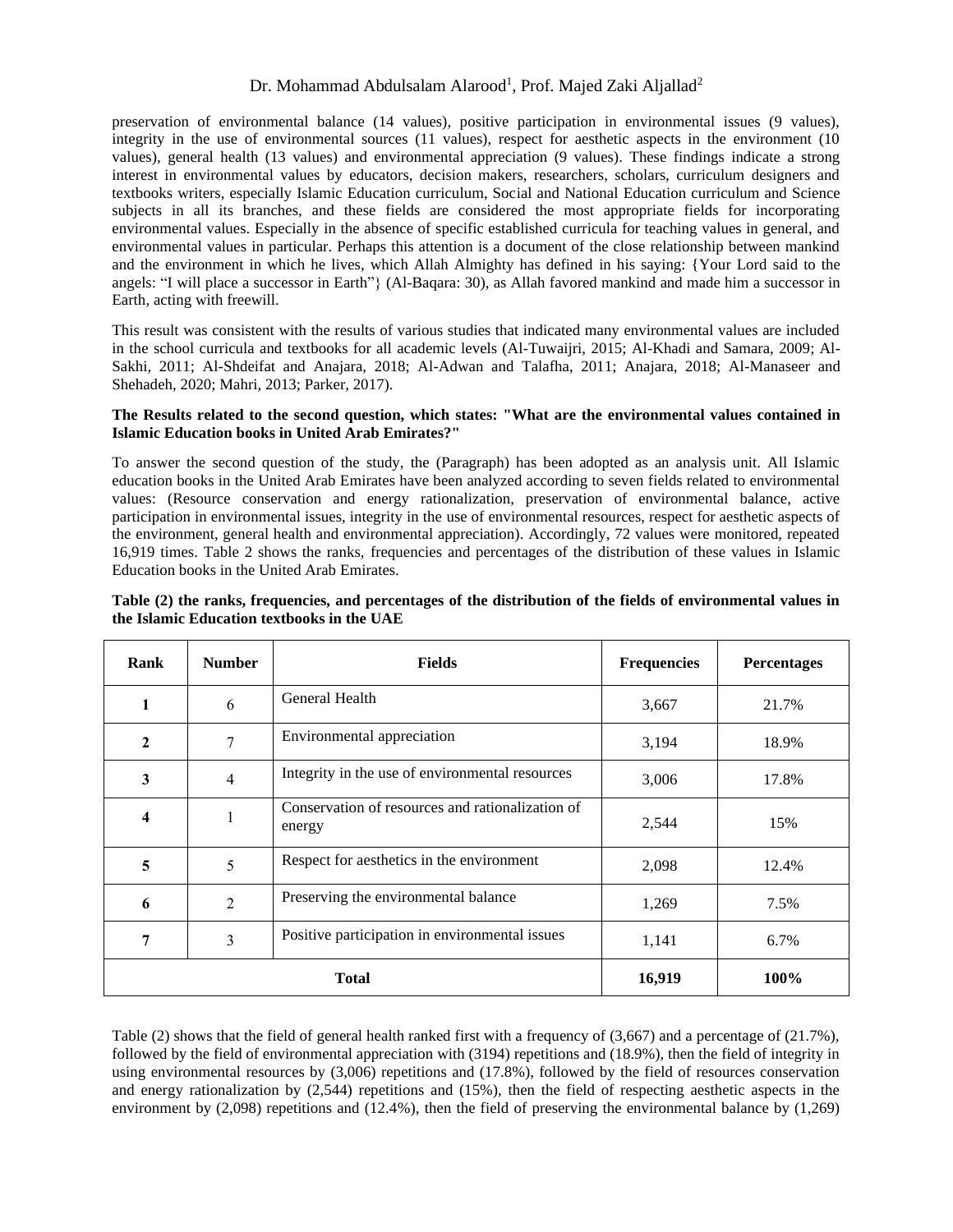repetitions and (18.9%). While the field of positive participation in environmental issues ranked seventh and last with  $(1.141)$  repetitions and  $(6.7\%)$ .

These results indicate that Islamic Education textbooks in the UAE contain a wide variety of environmental values, as they included all the environmental values mentioned in the analysis tool, but they were uneven and unbalanced. This indicates the interest of Islamic Education textbooks in environmental values based on the fact that the environment, in its broad sense, is one of the most prominent concepts and main topics mentioned in the Islamic Education Curriculum Document (2012), also being consistent with Islamic Education Standards framework which emphasizes strengthening the relationship between students and the universe and environment that surrounds them, in order to build a positive relationship with it based on the foundations of Islam and its principles in dealing with what Allah Almighty has created in the universe, including preserving it, not wasting it, or destroying it, and realizing its materialistic and aesthetic value for humanity in general.

These results are in agreement with the results of the studies of Al-Manaseer and Shehadeh (2020), and Al-Shdeifat and Anajara (2018), which indicated that there is no balance in the distribution of environmental values in the targeted books of Islamic Education and Social and National education.

The reason why general health related values ranked first may be attributed to the fact that concern for human care and health is the supreme goal that educational institutions and society as a whole seek in the first place, which can only be achieved through caring for the surrounding environment, and keeping it free of all kinds of contaminants, as an indispensable part of maintaining personal hygiene, and preserving its wealth and resources that contribute to strengthening general health in all its physical, psychological and intellectual fields. Consequently, creating health awareness and developing positive health attitudes and behaviors, in order to preserve students' health; where everyone must adhere to health safety rules, and be alert to potential dangers. The Islamic faith has been keen for human beings to live in an appropriate healthy environment, and it has set many environmental rules, principles and values that ensure the safety of the environment and protect it from tampering, through texts, signs and etiquette directed to the formation of an environmental culture, and a correct behavior that appreciates and preserves the environment (Al-Saud, 2004).

The reoccurrence of values related to positive participation in environmental issues ranked seventh, this may be explained in light of students' intellectual maturity and their level of awareness of environmental issues and the broad and deep concepts related to that topic, and what confirms that, most of the activities related to that topic where mentioned in Cycle Three curricula strictly as designing projects for serving the environment.

With regard to the environmental values of the seven fields, the environmental values contained in the Islamic Education books for each field were monitored, followed by the calculation of the ranks, frequencies and percentages of the distribution of these values in the books. The results were as follows:

# • **Conservation of Resources and Rationalization of Energy**

**Table (3) ranks, frequencies, and percentages of the distribution of values related to the field of resources conservation and energy rationalization in Islamic Education textbooks**

| Rank | <b>Number</b>  | <b>Environmental Values</b>                                                             | <b>Frequency</b> | Percentage |
|------|----------------|-----------------------------------------------------------------------------------------|------------------|------------|
| 1    | 7              | Commitment to moderation and not to consume in an<br>extravagant and exaggerated manner | 545              | 21%        |
|      | $\overline{4}$ | Preserving the care of animal resources                                                 | 442              | 17%        |
| 3    | 3              | Preserving the care of plant resources                                                  | 305              | 12%        |
| 4    | 11             | Inviting others to pay attention to saving energy and not to<br>waste it                | 282              | 11%        |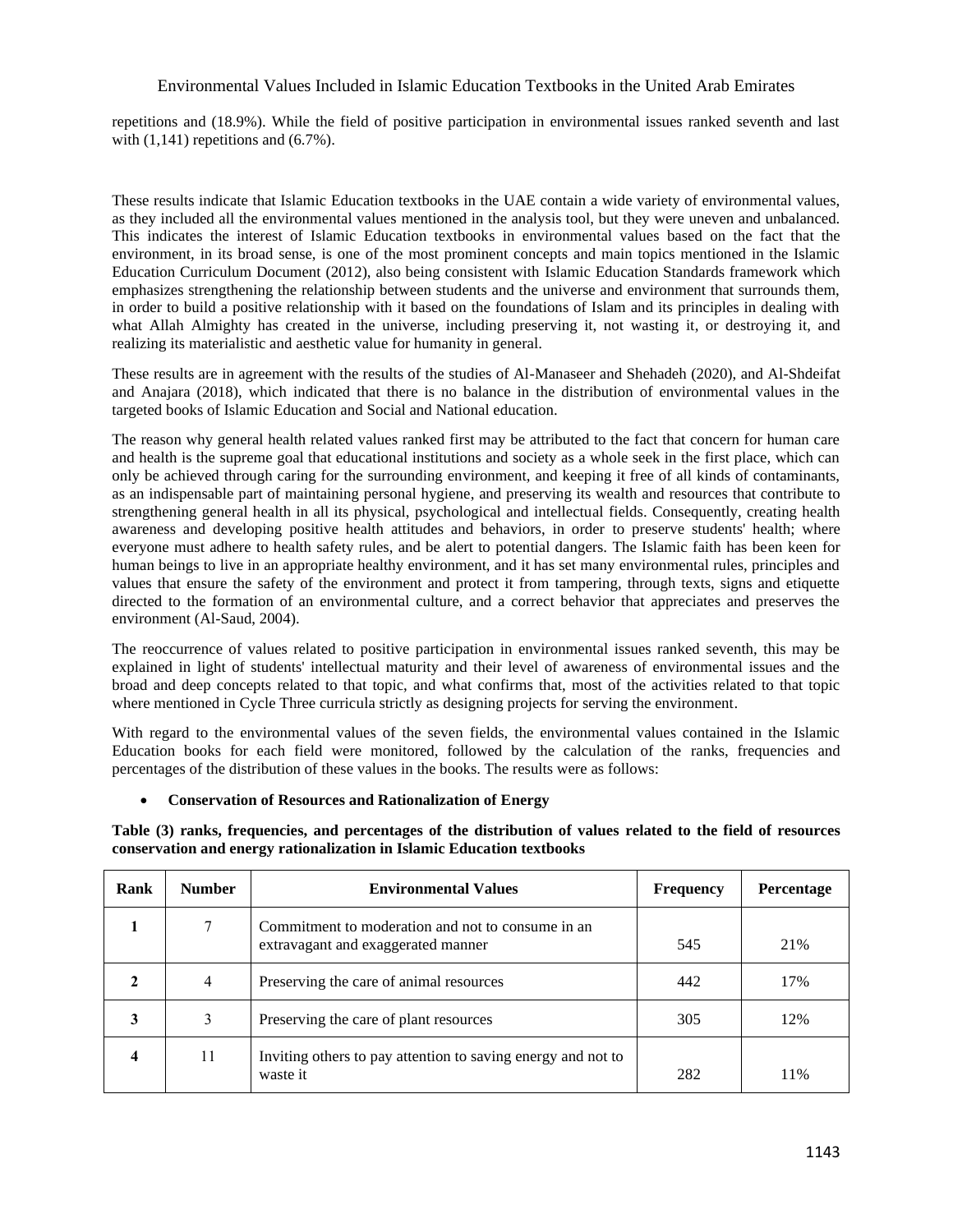| 5  | $\overline{2}$ | Preserving the cleanliness of water resources                            | 256  | 10% |
|----|----------------|--------------------------------------------------------------------------|------|-----|
| 6  | 9              | Installation of devices that work to conserve energy of<br>various types | 196  | 8%  |
| 7  | 6              | Achieving environmental calm                                             | 167  | 7%  |
| 8  | 8              | Moderation in the use of water and electricity                           | 159  | 6%  |
| 9  | 5              | Conservation in the use of metallic and non-metallic<br>resources        | 76   | 3%  |
| 10 | 1              | Preserving the integrity of the atmosphere                               | 68   | 3%  |
| 11 | 10             | Using energy-saving and environmentally friendly hybrid<br>cars          | 48   | 2%  |
|    |                | 2,544                                                                    | 100% |     |

Dr. Mohammad Abdulsalam Alarood<sup>1</sup>, Prof. Majed Zaki Aljallad<sup>2</sup>

The results shown in Table (3) indicate that the total number of occurrences of environmental values in Islamic Education textbooks related to the field of resource conservation and energy rationalization amounted to (2,554) times. The value of (Commitment to moderation and not to consume in an extravagant and exaggerated manner) came first, with a frequency of (545) and (21%). While the value of (using energy-saving and environmentally friendly hybrid cars) ranked last, with (48) repetitions, and only a percentage of (2%). This result is natural and logically justified, as one of the most prominent principles of Islam is to follow the moderate path, as it is the religion of moderation, where there is neither excess nor negligence, neither extravagance nor scantiness. Allah Almighty said: {We have made you a just community so that you may be witnesses over mankind and that the Messenger be a witness over you}[Al-Baqarah: 143], He also said: {And give to relatives their due and the needy and the wayfarer. But do not squander wastefully, indeed the wasteful are brothers of the devils, and the devil is ever ungrateful to His Lord} [Isra: 26-27]. Therefore, moderation and balance, is a vital part Islam, which individuals must adheres to in all of their environmental behaviors.

This result may be attributed to an interest in the values of rationalizing the consumer's behavior towards environmental resources, which rely mainly on advising, guiding and motivating students to follow positive, nondraining and fair behaviors towards environmental resources, and to encourage and promote positive behavior, as well as to make them aware of the seriousness of negative behaviors towards the environment.

Whereas regarding the value of (using energy-saving and environmentally friendly hybrid cars) ranking last, this can be explained by the limited availability of appropriate subjects that feature this value in Islamic Education books, which may be incorporated in other curricula and books, such as general science books in their various fields, especially in physics related subjects.

# • **Preserving the Environmental Balance**

### **Table (4) ranks, frequencies, and percentages of the distribution of values related to the field of maintaining the environmental balance in Islamic Education textbooks**

| Rank | <b>Number</b> | <b>Environmental Value</b>                                                          | Frequency | <b>Percentage</b> |
|------|---------------|-------------------------------------------------------------------------------------|-----------|-------------------|
|      | 11            | Ensuring prosperity of Earth in all fields (agriculture,<br>housing, industry, )    | 247       | 19%               |
|      | <sub>0</sub>  | Appreciating the importance of the ecological balance for<br>the lives of creatures | 204       | 16%               |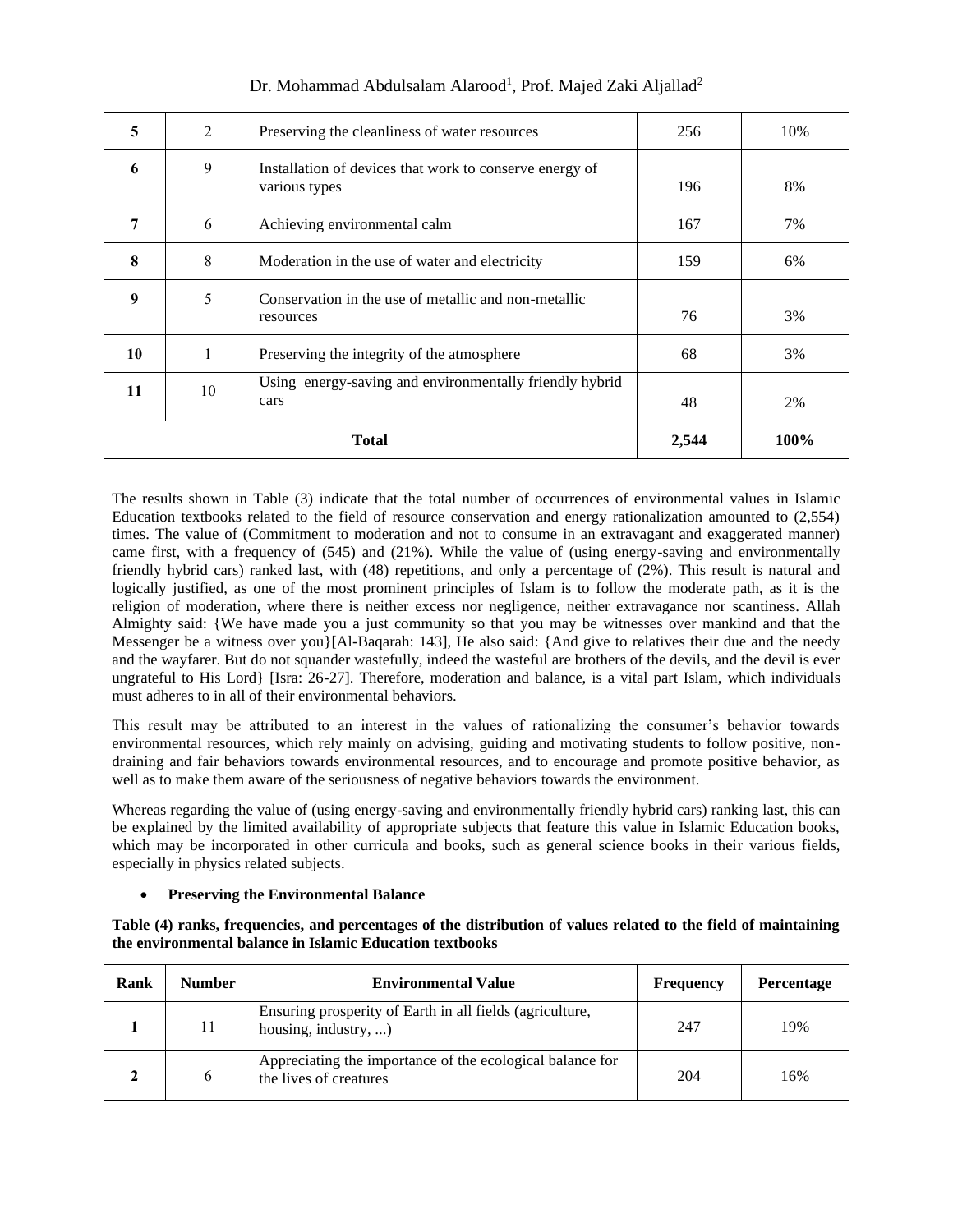| 3  | 3              | Water refining and its utilization for agricultural purposes                                                                                                               | 192  | 15% |
|----|----------------|----------------------------------------------------------------------------------------------------------------------------------------------------------------------------|------|-----|
| 4  | $\overline{2}$ | Taking advantage of renewable energy in the environment<br>(wind, waterfalls, solar energy) as alternative resources<br>instead of non-renewable energy (petroleum, coal). | 175  | 14% |
| 5  | 1              | Promoting material recycling                                                                                                                                               | 133  | 10% |
| 6  | $\overline{4}$ | Collecting rainwater in household wells to benefit from it                                                                                                                 | 96   | 8%  |
| 7  | 5              | Reliance on public transportation for transportation                                                                                                                       | 63   | 5%  |
| 8  | 9              | Banning poaching                                                                                                                                                           | 51   | 4%  |
| 9  | 10             | Banning overgrazing                                                                                                                                                        | 46   | 4%  |
| 10 | 7              | <b>Fighting Desertification</b>                                                                                                                                            | 34   | 3%  |
| 11 | 8              | Preserving natural reserves                                                                                                                                                | 28   | 2%  |
|    |                | 1,269                                                                                                                                                                      | 100% |     |

The results shown in Table (4) indicate that the total number of occurrences of environmental values in Islamic Education textbooks related to the field of preserving the environmental balance reached (1,269) times. The value (Ensuring prosperity of Earth in all fields (agriculture, housing, industry, etc.) came first, with (247) repetitions, and (19%). While the value of (Presereving Natural Reserves) ranked last, with (28) repetitions, and a percentage of only (2%). This result can be explained in light of Wahbe (2004) indication that human beings are the most important factor affecting the environmental balance, especially at the present time, as this effect began to increase since the industrial revolution, and the technological, industrial and demographic explosion represented by the increase in populations, and the rise in living standards, extravagant and wasteful practices in which the developed world is floundering today.

The value of (Ensuring prosperity of Earth in all fields (agriculture, housing, industry, etc) comes first, confirming that Islam has laid the foundations that achieve environmental balance and security, including humans and living and non-living creatures. Through the purposes that Allah Almighty has imposed on those responsible, represented in achieving servitude to Allah, achieving human succession in building the earth, and keeping away from all corruption and violating the environment. What supports the interest of Islamic Education books in this great value has included -but not limited to- the two topics: Mankind Succession in Earth and Ensuring the Prosperity of Earth being explicitly mentioned as sub-topics in the eleventh grade book.

As for the value of (Preserving Natural Reserves) being ranked last, this can be explained in the light of the lack of appropriate topics that highlight this value in Islamic Education books, which may be included and reinforced in other curricula and books, such as social and national education books, and general sciences in its various fields, and vocational education, especially in the fields of earth sciences, climate, terrain, and others.

# • **Positive Participation in Environmental Issues**

**Table (5) ranks, frequencies, and percentages of the distribution of values related to the field of positive participation in environmental issues in Islamic Education textbooks**

| Rank | <b>Number</b> | <b>Environmental Value</b>                                                 | <b>Frequency</b> | <b>Percentage</b> |
|------|---------------|----------------------------------------------------------------------------|------------------|-------------------|
|      |               | Participating in voluntary and charitable work to serve the<br>environment | 211              | 18%               |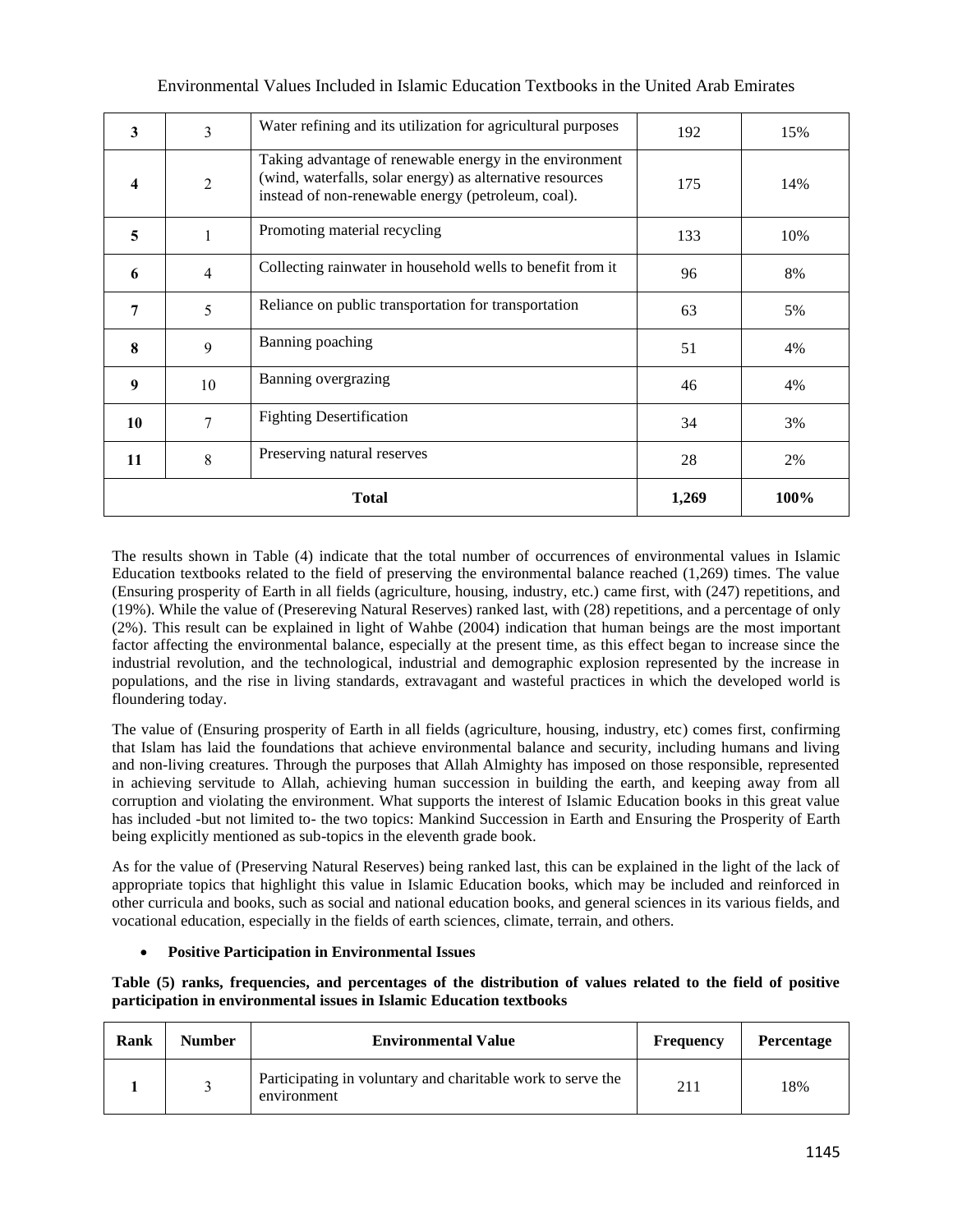| 2 | 4              | Participating in activities and events that aim to protect the<br>environment from pollution        | 180  | 16% |
|---|----------------|-----------------------------------------------------------------------------------------------------|------|-----|
| 3 | 9              | Taking initiative to propose solutions to environmental<br>problems                                 | 169  | 15% |
| 4 | 5              | Realizing that humans are an integral part of the<br>environment that affects and is affected by it | 136  | 12% |
| 5 | $\overline{2}$ | Contributing to the spread of environmental awareness<br>among individuals                          | 125  | 11% |
| 6 | 7              | Respecting the principle of cooperation in order to<br>preserve the environment                     | 105  | 9%  |
| 7 | 1              | The importance of family planning in treating population<br>problems                                | 94   | 8%  |
| 8 | 6              | Respecting efforts to preserve the environment from<br>industrial pollution                         | 67   | 6%  |
| 9 | $\,$ 8 $\,$    | Appreciating the role of institutions working in the field of<br>the environment                    | 54   | 5%  |
|   |                | 1,141                                                                                               | 100% |     |

Dr. Mohammad Abdulsalam Alarood<sup>1</sup>, Prof. Majed Zaki Aljallad<sup>2</sup>

The results shown in Table (5) indicate that the total number of occurrences of environmental values in Islamic Education textbooks related to the field of positive participation in environmental issues reached (1,141) repetitions. The value of (participating in voluntary and charitable work to serve the environment) ranked first, with a frequency of (211) and a percentage of (18%). Whereas the value of (appreciating the role of institutions working in the field of the environment) ranked last, with (54) repetitions, and only (4%). This result is considered an achievement of the objectives of teaching Islamic Education, which was referred to by the general framework of Islamic Education Standards (2017), which emphasizes community and environmental service, represented by accurately realizing the importance of the environment, and applying the principles of Islam in dealing with it, by participating in voluntary and charitable work to serve and preserve it. The reason for this may be attributed to the applied aspect of Islamic Education subjects, which links the scientific material to the practical aspect, and this result is in line with the Islamic education books, which are books of science and knowledge, as well as being fully consistent with the general objectives of teaching Islamic Education for all school levels.

### • **Integrity in the use of environmental resources**

**Table (6) ranks, frequencies, and percentages of the distribution of values related to the field of integrity in the use of environmental resources in Islamic education textbooks**

| Rank        | <b>Number</b> | <b>Environmental Value</b>                                 | <b>Frequency</b> | Percentage |
|-------------|---------------|------------------------------------------------------------|------------------|------------|
|             |               | Commitment to honesty and integrity in work                | 526              | 17%        |
| $\mathbf 2$ | 7             | Emphasizing the importance of the homeland in our<br>lives | 484              | 16%        |
| 3           | 3             | Preservation of rights and duties                          | 465              | 15%        |
| 4           | 8             | Protecting your homeland from enemies                      | 356              | 12%        |
| 5           | 2             | Taking responsibility                                      | 312              | 10%        |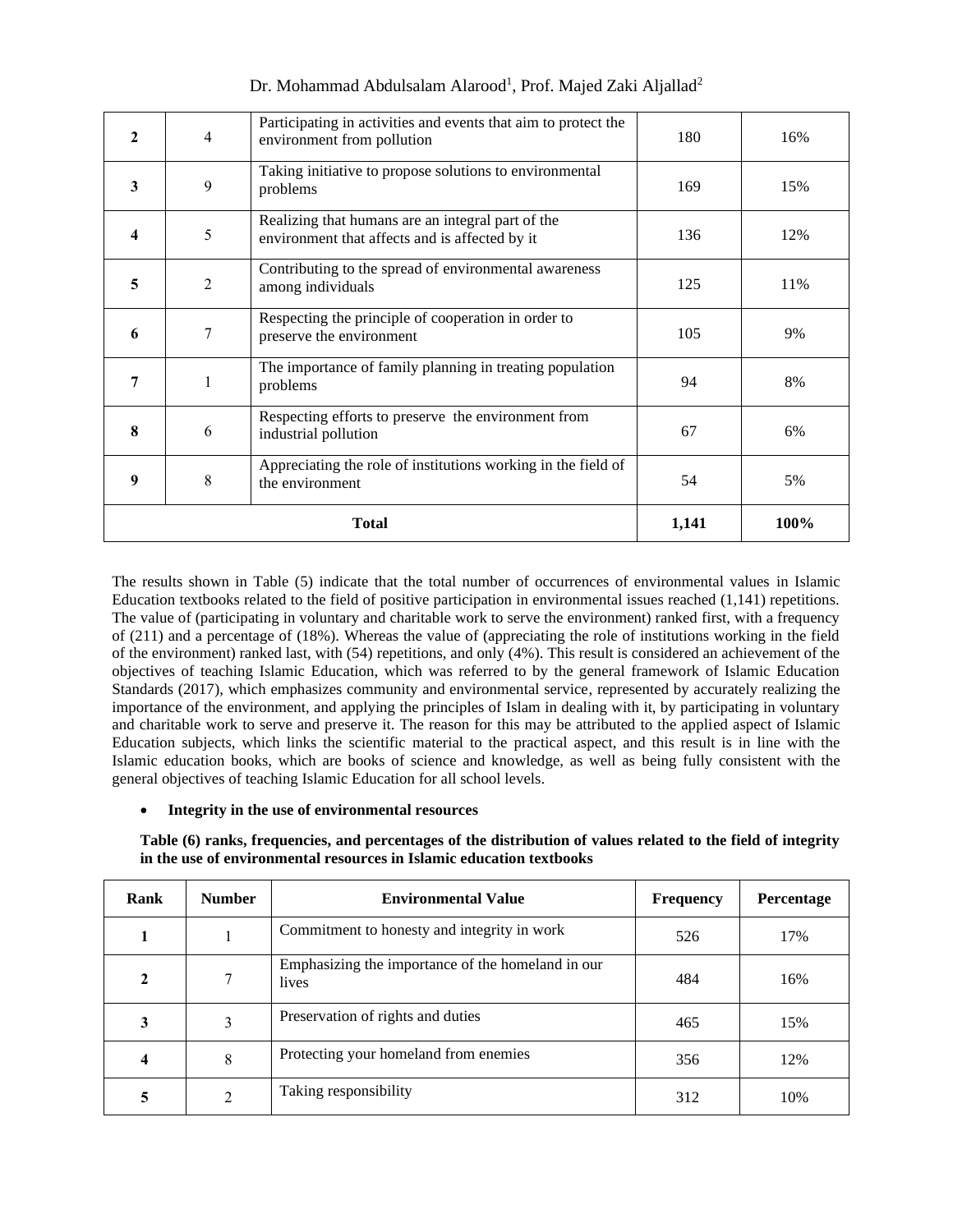| 6            | 6                                                                               | Realizing the principle of human succession to Earth               | 269   | 9%   |
|--------------|---------------------------------------------------------------------------------|--------------------------------------------------------------------|-------|------|
|              | 10                                                                              | Animal welfare                                                     | 227   | 8%   |
| 8            | The ugliness of betraying the homeland and the citizen<br>9                     |                                                                    | 171   | 6%   |
| 9            | 5                                                                               | Respecting the laws and legislations related to the<br>environment | 114   | 4%   |
| 10           | Respecting the principle of public ownership to<br>4<br>environmental resources |                                                                    | 82    | 3%   |
| <b>Total</b> |                                                                                 |                                                                    | 3,006 | 100% |

The results shown in Table (6) indicate that the total number of occurrences of environmental values in Islamic Education textbooks related to the field of integrity in using environmental resources reached (3,006) repetitions. The value of (commitment and honesty in work) ranked first, with (526) repetitions and (17%). While the value of (respecting the principle of public ownership of environmental resources) ranked last, with (82) repetitions, and only (3%). These results indicate the great interest in the values of integrity and honesty in the use of environmental resources, in confirmation of what the general framework of Islamic Education Standards (2017) indicated with regards to the necessity of strengthening the concepts of international awareness, and the knowledge of the positive citizenship requirements, bearing responsibility, honesty and sincerity in work, and emphasizing the importance of preserving rights and duties, and environmental knowledge, as they are considered the main concepts and topics of the Islamic Education curriculum

# • **Respecting the aesthetic aspects in the environment**

**Table (7) ranks, frequencies, and percentages of the distribution of values related to the field of respecting the aesthetic aspects in the environment in Islamic Education textbooks**

| Rank                    | <b>Number</b>  | <b>Environmental Value</b>                                                                   | Frequency | Percentage |
|-------------------------|----------------|----------------------------------------------------------------------------------------------|-----------|------------|
| 1                       | 3              | Contemplating the beauty of nature                                                           | 510       | 13%        |
| $\mathbf{2}$            | $\overline{2}$ | Sensing the beauty of creatures                                                              | 410       | 15%        |
| $\overline{\mathbf{3}}$ | 1              | Sensing the beauty of the Creator                                                            | 312       | 6%         |
| $\overline{\mathbf{4}}$ | 8              | Taking adornments when going to perform Prayers                                              | 276       | 6%         |
| 5                       | 7              | Enhancing the aesthetic sense of people                                                      | 134       | 24%        |
| 6                       | 9              | Ensuring the cleanliness of places of worship and<br>educational institutions                | 127       | 4%         |
| 7                       | $\overline{4}$ | Promoting planting trees in roads, public squares, and<br>houses' entrances                  | 117       | 20%        |
| 8                       | 5              | Raising awareness of the dangers of harmful waste<br>accumulation in roads or public squares | 89        | 4%         |
| 9                       | 6              | Advocating against misusing walls, writing on them, and<br>distorting their appearance.      | 74        | 6%         |
| 10                      | 10             | Ensuring the cleanliness of beaches                                                          | 49        | 2%         |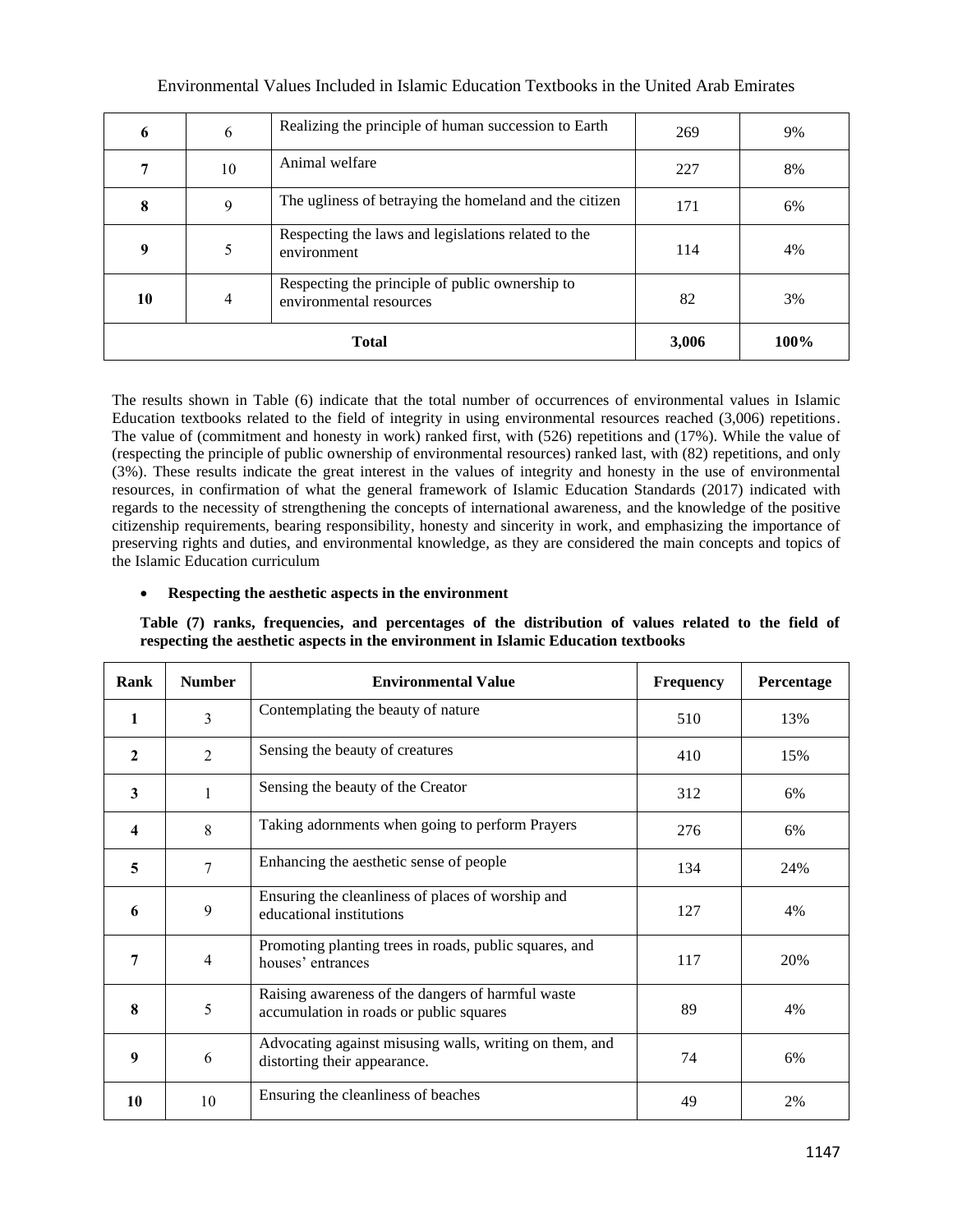| <b>Total</b> | 2,098 | 100% |
|--------------|-------|------|
|              |       |      |

The results shown in Table (7) indicate that the total number of occurrences of environmental values in Islamic Education textbooks related to the field of respecting aesthetic aspects in the environment reached (2,098) repetitions. The value of (contemplating the beauty of nature) came in first place, with a frequency of (510), and a percentage of (13%). While the value of (Ensuring the cleanliness of the beaches) ranked last, with (49) repetitions, and only (2%).

This result can be attributed to the awareness of the necessity to spread, develop and enhance environmental beauty values among students, and urge them to feel the beauty of the Almighty Creator, contemplate the beauty of nature and creatures, and encourage them to participate in preserving the beauty of residential neighborhoods, and raise their awareness towards the dangers of harmful waste accumulating on the roads or seashore, and urge them to plant trees and gardens and not tamper with them.

### • **General Health**

| Table (8) ranks, frequencies, and percentages of the distribution of values related to the field of general |  |  |
|-------------------------------------------------------------------------------------------------------------|--|--|
| health in Islamic Education textbooks                                                                       |  |  |

| Rank                    | <b>Number</b>                                                                        | <b>Environmental Value</b>                                                       | Frequency | Percentage |
|-------------------------|--------------------------------------------------------------------------------------|----------------------------------------------------------------------------------|-----------|------------|
| $\mathbf{1}$            | $\mathbf{1}$                                                                         | Maintaining personal hygiene                                                     | 546       | 21%        |
| $\boldsymbol{2}$        | 5                                                                                    | Preserving the individual's health from diseases and<br>epidemics                | 467       | 18%        |
| $\overline{\mathbf{3}}$ | 7                                                                                    | Maintaining the cleanliness of the surrounding<br>environment                    | 373       | 14%        |
| 4                       | Reducing conflicts, disagreements and altercations among<br>$\overline{4}$<br>people |                                                                                  | 354       | 13%        |
| 5                       | 8                                                                                    | Removing anything harmful from the roads and pathways<br>292                     |           | 11%        |
| 6                       | 6                                                                                    | Avoiding social habits that are not in line with health and<br>safety guidelines | 245       | 9%         |
| $\overline{7}$          | $\overline{2}$                                                                       | Realizing the importance of prevention and treatment                             | 162       | 6%         |
| 8                       | 3                                                                                    | Conducting regular maintenance to electrical installations                       |           | 3%         |
| 9                       | 11                                                                                   | Protection from visual pollutants                                                | 61        | 2%         |
| 10                      | 10                                                                                   | Prevention of radioactive contamination                                          | 40        | 1%         |
| 11                      | 12                                                                                   | Reducing chemical pollution                                                      | 22        | 1%         |
| 12                      | 9                                                                                    | Prevention of noise pollution                                                    | 17        | 1%         |
|                         |                                                                                      | 3,667                                                                            | 100%      |            |

The results shown in Table (8) indicate that the total number of occurrences of environmental values in Islamic Education textbooks related to the field of general health was (3,667) repetitions. The value of (maintaining personal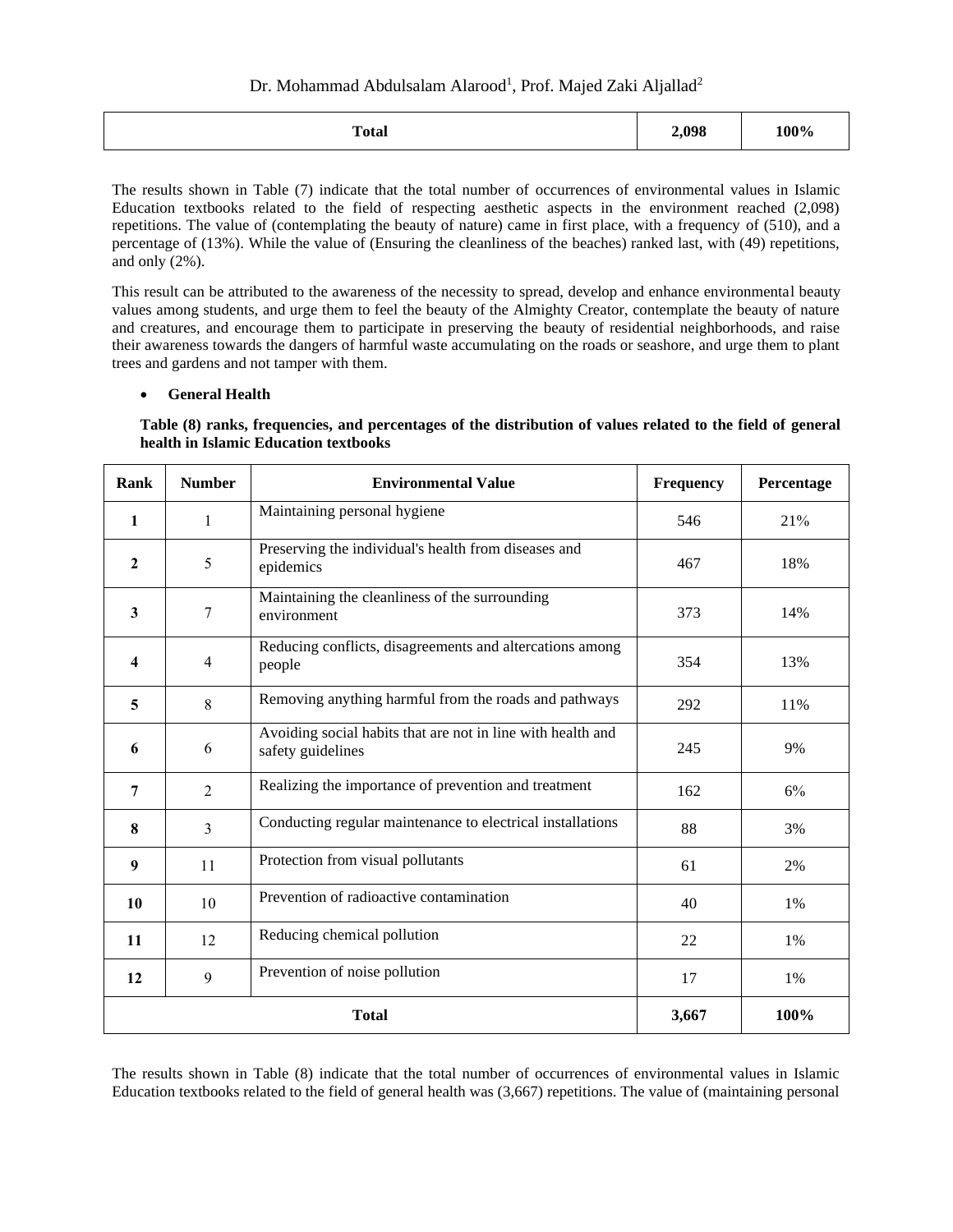hygiene) came in first place, with (546) repetitions and (21%). While the value of (Prevention of noise pollution) ranked last with (17) repetitions, and only (1%).

This result may be attributed to the importance of general health values, environmental health, and the need to respect and preserve the environment in light of the blatant aggression that the environment is exposed to generally, and has negatively affected human health in particular, and there is no doubt that these values begin with maintaining personal hygiene, then the surrounding environment. It is worth noting that most of the values included the health field, which the Islamic Education curriculum should contain, and focus on when planning and writing the curriculum, thus creating health awareness and developing positive health trends and behaviors, in order to preserve students' health, as everyone should adhere to health safety rules, and be alert to potential dangers.

# • **Environmental Appreciation**

**Table (9) ranks, frequencies, and percentages of the distribution of values related to the field of environmental appreciation in Islamic education textbooks**

| Rank                    | <b>Number</b>                                                                                                  | <b>Environmental Value</b>                                                                     | <b>Frequency</b> | Percentage |
|-------------------------|----------------------------------------------------------------------------------------------------------------|------------------------------------------------------------------------------------------------|------------------|------------|
| $\mathbf{1}$            | $\tau$                                                                                                         | Belief that Allah Almighty created everything with divine<br>preordainment                     | 788              | 25%        |
| $\mathbf{2}$            | 8                                                                                                              | Sensing the keenness of Islam towards preserving the<br>environment                            | 540              | 17%        |
| $\overline{\mathbf{3}}$ | Sensing the greatness of the Creator in harnessing the<br>1<br>environment to serve people, animals and plants |                                                                                                | 461              | 14%        |
| 4                       | 9                                                                                                              | Contemplating the ecosystem to deepen belief in Allah<br>393                                   |                  | 12%        |
| 5                       | $\overline{2}$                                                                                                 | Appreciating the importance of living creatures that<br>coexist with humans in the environment | 357              | 11%        |
| 6                       | 3                                                                                                              | Appreciating the importance of the ecosystem for the lives<br>of humans and creatures          |                  | 7%         |
| 7                       | 5                                                                                                              | Adhering to the health rules and regulations in the<br>environment                             | 195              | 6%         |
| 8                       | $\overline{4}$                                                                                                 | Sensing the role of scientists in improving and developing<br>the environment                  | 156              | 5%         |
| 9                       | 6                                                                                                              | Respecting environmental professions                                                           | 82               | 3%         |
|                         |                                                                                                                | 3,194                                                                                          | 100%             |            |

The results shown in Table (9) indicate that the total number of occurrences of environmental values in Islamic Education textbooks related to the field of environmental appreciation reached (3,194) repetitions. The value of (Belief that Allah Almighty created everything with divine preordainment) came first, with 788 repetitions and 25%. While the value of (respect for environmental professions) ranked last, with  $(82)$  repetitions, and only  $(3%)$ .

These results can be interpreted in the light of the structure of Islamic Education books in the United Arab Emirates, which consist of six fields, namely: (Divine revelation, Islamic faith, Islamic values and literature, the Islam provisions and its purposes, the prophetic biography, identity and contemporary issues) (Islamic Education Curriculum Document, 2012). Through this structure, it is possible to explain the existence of many values included in these books, especially environmental values. There is no doubt that these fields lead to the different nature of the topics covered in lessons, thus their connection to the values of environmental appreciation, the field (The Noble Prophet's biography and Eternal Islamic Personalities) represents the practical application of Islam, as expressed by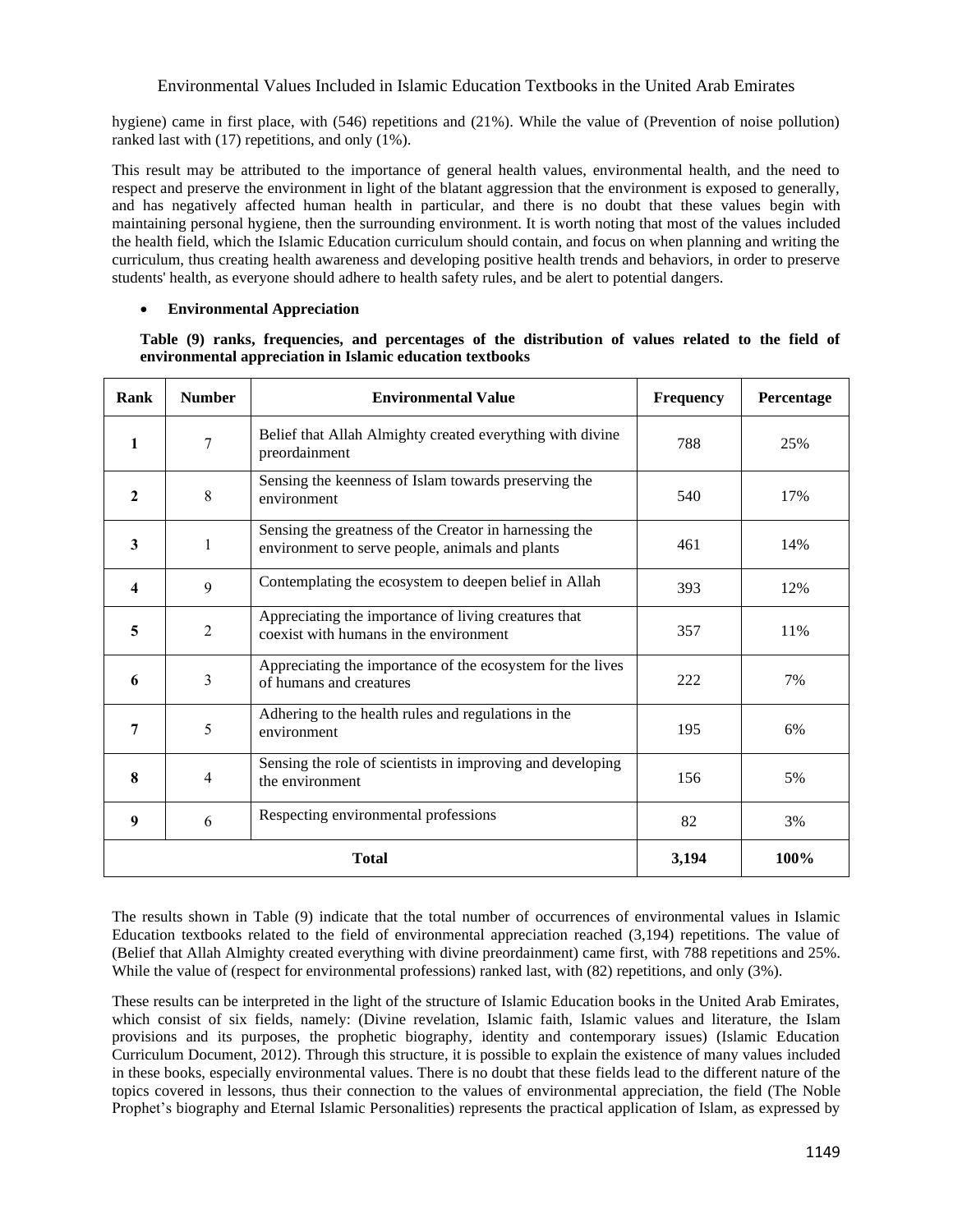the stories of the Prophet - may Allah bless him and grant him peace - and his companions - may Allah be pleased with them all -.

In addition, the domains (Islamic values and literature, Islam provisions and its purposes, identity and contemporary issues) reflect the thought of Islam and its provisions that regulate humans' relations and the various affairs of their lives. In addition, the two fields of (divine revelation and the Islamic faith) represent the law of Islam, which includes Islamic provisions that are organizes and guides humans' relations and behaviors. All of this would invite contemplation of the Creator Almighty of the universe, and the ecosystem with all its elements, humans, living things and nonliving things. Thus enhancing students' environmental appreciation values.

### **Results related to the third question, which states: "What is the extent of succession and continuity in the environmental values included in Islamic Education textbooks in the United Arab Emirates?"**

To answer this question, the Islamic Education textbooks were analyzed in the educations cycles, and the environmental values included in each cycle were recorded separately, and then the frequencies and percentages of the distribution of these values were calculated in each cycle separately. This is shown in Table (10).

### **Table (10) frequencies and percentages of the distribution of environmental values in Islamic Education textbooks in each cycle separately**

| Rank         |                |                                                            |         |         | Frequency in each cycle |           |            |
|--------------|----------------|------------------------------------------------------------|---------|---------|-------------------------|-----------|------------|
|              | No.            | Field                                                      | Cycle 1 | Cycle 2 | Cycle 3                 | Frequency | Percentage |
| 1            | 6              | General Health                                             | 1,646   | 1,058   | 963                     | 3,667     | 21.7%      |
| $\mathbf{2}$ | 7              | <b>Environmental Appreciation</b>                          | 525     | 1,297   | 1,372                   | 3,194     | 18.9%      |
| $\mathbf{3}$ | $\overline{4}$ | Integrity in using<br>environmental resources              | 843     | 1,104   | 1,059                   | 3,006     | 17.8%      |
| 4            | $\mathbf{1}$   | Conservation of resources and<br>rationalization of energy | 637     | 716     | 1,191                   | 2,544     | 15%        |
| 5            | 5              | Respecting the aesthetic<br>aspects in the environment     | 427     | 919     | 752                     | 2,098     | 12.4%      |
| 6            | $\overline{2}$ | Preserving the Environmental<br>balance                    | 171     | 425     | 673                     | 1,269     | 7.5%       |
| 7            | 3              | Positive participation in<br>environmental issues          | 194     | 441     | 506                     | 1,141     | 6.7%       |
|              |                | <b>Environmental Values (as a</b><br>total)                | 4,443   | 5,960   | 6,516                   | 16,919    | 100%       |

Table (10) shows that the number of occurrences of environmental values (as a total) in the books of Islamic Education for the first cycle reached (4443) repetitions, and its frequency in the books of the second cycle reached (5,960) repetitions, while the frequency in the books of the third cycle reached (6,516) repetitions. These results indicate that there is a succession and continuity in the total number of environmental values in Islamic Education textbooks in the UAE according to the education cycles. As it appeared increasing irregularly, as shown in Figure (1).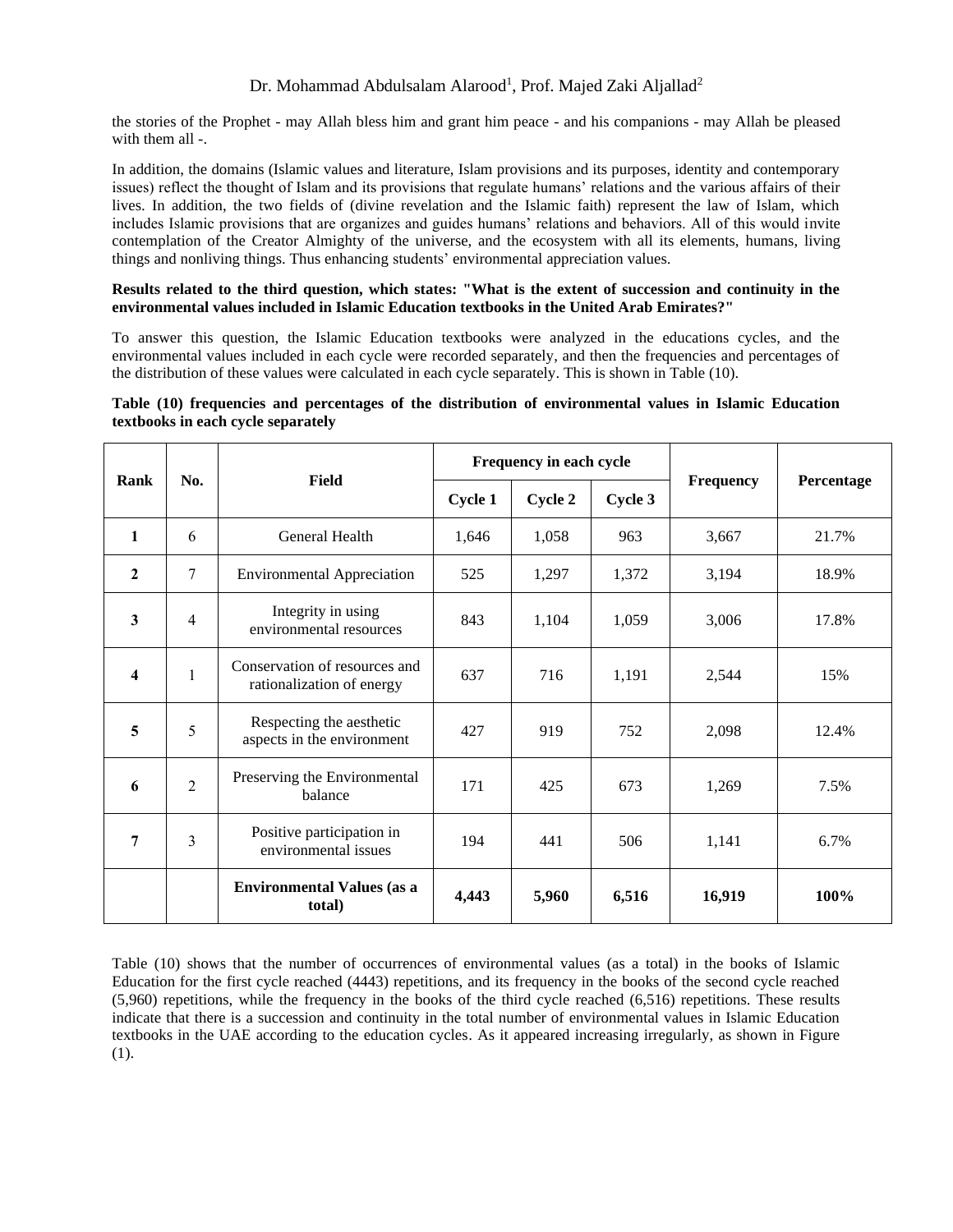

**Figure (1): Distribution of environmental values in Islamic Education textbooks according to education cycles**

Figure (1) also shows the existence of a succession and continuity in the environmental values related to each of (environmental appreciation, conservation of resources and energy rationalization, preservation of the environmental balance, and positive participation in environmental issues) in Islamic Education books according to the first, second, and third cycles, as it increased irregularly. This indicates the great interest in environmental values through their succession, and their continuity in an increasing manner through educational cycles, in order to consolidate the system of individual and collective values as a center around which the entire message of Islam and its directives revolves, which is one of the most prominent standards of the Islamic Education curriculum according to what the general framework of Islamic Education standards indicated (2017). Also, confirming what recent trends have indicated regarding the education and acquiring of values, (Badley, 2005) indicated that the most effective means for developing values is creating a process of continuous development for these values, raising awareness of them, and educating the rights and freedoms shared by the members of society.

Figure (2) also shows that there is no succession nor continuity in the environmental values related to each of (integrity in using environmental resources, and respect for aesthetic aspects in the environment) through educational cycles, as their distribution was random, and was not subject to any specific numerical system, where the focus on them was in the books of cycles two and three, to the detriment of the books of cycle one. This result can be explained in light of the nature of the topics mentioned in these books, which were not well suited to include such values in them.

Furthermore, figure (1) shows that the environmental values related to the field of (general health) were successive and continuous, but their repetition began to diminish in the books of Islamic Education through the three cycles. This result can be explained in the light that these general health values are considered one of the basic values that should be emphasized and instilled in students in the early stages of life, as they are considered a starting point for other values, and hence these values were satisfied in the first cycle and began to decrease in the second and the third cycles, in order to allow the opportunity to focus on other values appropriate to the intellectual maturity level of the students in the second and third cycles.

In general, these results indicate the existence of succession, continuity and complementarity in the system of values included in Islamic Education textbooks in the United Arab Emirates. These results partially agreed with the results of Al-Adwan and Talafha (2011) study, which indicated the existence of complementarity in the targeted books regarding the included environmental values.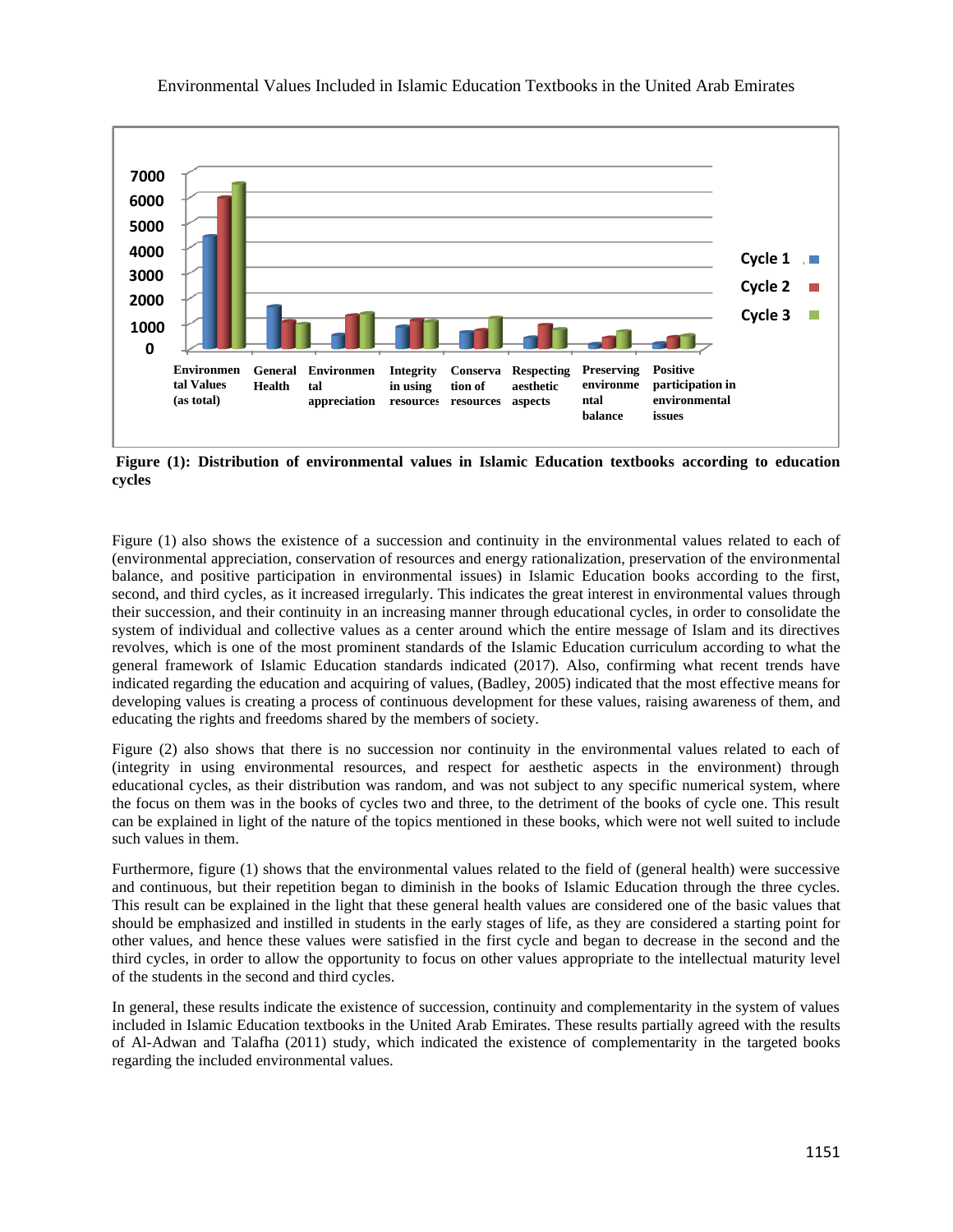#### **Recommendations**

In light of the findings of the study, the researcher recommends the following:

- Presenting environmental values to students in the books in a balanced manner and within standards set by environment specialists.

- The necessity of having balance, succession, progression and depth in presenting environmental values in Islamic Education textbooks.

- Islamic Education textbooks shall include classroom and non-classroom educational activities that help students in deepening environmental values and interacting with them.

- Islamic Education textbooks shall include directions and instructions that would guide teachers on how to instill the environmental values in students.

- Conducting analytical studies for other curricula and books, and for different school levels, to determine to which extent these books contain environmental values.

### **References**

#### **First, Arabic References**

Holy Quran

Abu Jahjouh, Yahya. (1999). Environmental values included in the middle school science textbooks and the extent to which ninth grade students in Palestine have acquired them. Unpublished MA Thesis, Islamic University, Gaza. Tuwaijri (2015). Analyzing the content of hadith and Islamic culture books of the secondary stage in light of the

requirements of environmental awareness. Journal of the College of Education, Al-Azhar University, (2) 162, 349- 387.

Al-Jaban, Riad. (2000). Environmental education problems and solutions. Damascus: Dar Al-Fikr.

Al-Jalad, Majid. (2013). Learning and Teaching Values: A theoretical and applied visualization of methods and strategies for teaching values. Amman: Dar Al-Maseer for Publishing, Distribution and Printing.

Halawa, Basimah. (2005). Environmental values in geography books for the elementary stage in the Arab countries. Unpublished PhD research paper, University of Damascus, Syria.

Al-Khudhi, Muhammad and Samara, Nawwaf. (2009). Environmental values from an Islamic perspective. Zarqa Journal for Research and Humanitarian Studies, 9 (2), 71-90.

Rahamna, Ali. (2016). Environmental values included in Arabic the language book for the higher primary stage in Jordan. Unpublished MA thesis, University of Jordan. Amman Jordan.

Al-Rifai, Arwa. (2012). Environmental values from an Islamic perspective and the degree to which school students in Irbid governorate represent them from their point of view and the way to develop them from the point of view of teachers. Unpublished PhD research paper, Yarmouk University, Irbid, Jordan.

Rimal, Aziza. (1991). Environmental values in Islam and the role of Islamic education in its development: a theoretical study. Unpublished MA thesis, King Abdulaziz University, Saudi Arabia.

Asakhi, Khalid. (2011). Environmental education concepts included in the books of Islamic education for the elementary stage in the Kingdom of Bahrain. Journal of Educational Sciences Studies, 38 (2), 665-681.

Saadeh, Jawdat and Ibrahim, Abdullah. (2004). Contemporary school curriculum. Amman: Dar Al-Fikr for Publishing and Distribution.

Saud, Rateb. (2004). Mankind and the Environment: A Study in Education. Amman: Dar Hamed.

Alshadifat Tariq and Anajara, Fawaz. (2018). the values included in the e-book of Earth and Environmental Sciences for the tenth grade in Jordan. Al-Aqsa University Journal: Humanitarian Sciences Series, 21 (1), 247-278.

Al-Sawafi, Abdulaziz. (2002). Environmental values included in the geography curricula of the elementary stage: an analytical study. Unpublished master's thesis, Sultan Qaboos University, Muscat, Sultanate of Oman.

Tarawneh, Muhammad. (2015). Environmental education is a constructive vision. Amman: Dar Wael for Publishing and Distribution.

Ajjaj, Salah. (2008). Environmental education and the development of thinking. Retrieved on 12 December 2020 from the source: http://www.salahagag.jeeran.comk. html.68.

Al-Adwan, Zaid and Talafha, Hamed. (2011). Environmental values included in the social and national education textbooks for the lower primary education stage in Jordan. The Educational Journal, 99 (2), 291-335.

Ali, Muhammad. (2016). Contemporary issues and problems in curricula and teaching methods. Amman: Dar Al-Maseera for Publishing, Distribution and Printing.

Anajara, Fawaz. (2018). Environmental values included in the content of the science book for the fifth grade in Jordan. The International Journal of Specialized Education, 7 (3), 35-45.